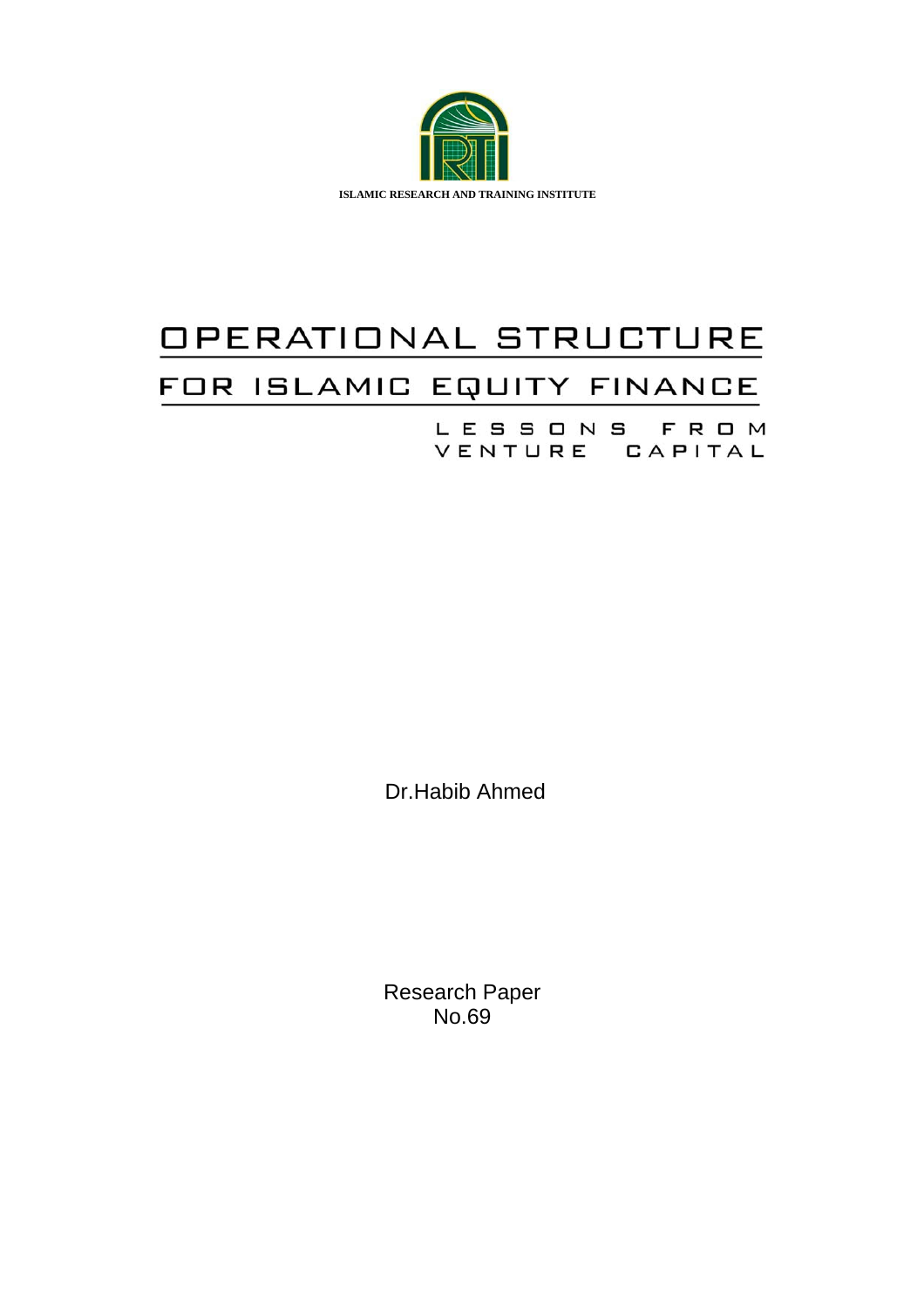**© Islamic Development Bank, 2005** Islamic Research and Training Institute, King Fahd National Library Cataloging-in-Publication Data

**Ahmed Habib** 

Operational Structure for Islamic Equity Finance :

L e s s o n s f r o m V e n t u r e C a p I t a l ./Habib Ahmed - Jeddah, 2005- 43 P; 17X 24 cm (Research paper; 69) ISBN: 9960-32-154\_1

1- Islamic banks and banking 2- Islamic economy I -Title 332.121 dc 1425/7599

**L.D. No. 1425/7599 ISBN: 9960-32-154-1** 

The views expressed in this book are not necessarily those of the Islamic Research and Training Institute ot of the Islamic Development Bank References and citations are allowed but must be properly acknowledged .

First Edition 1426H (2005 **)**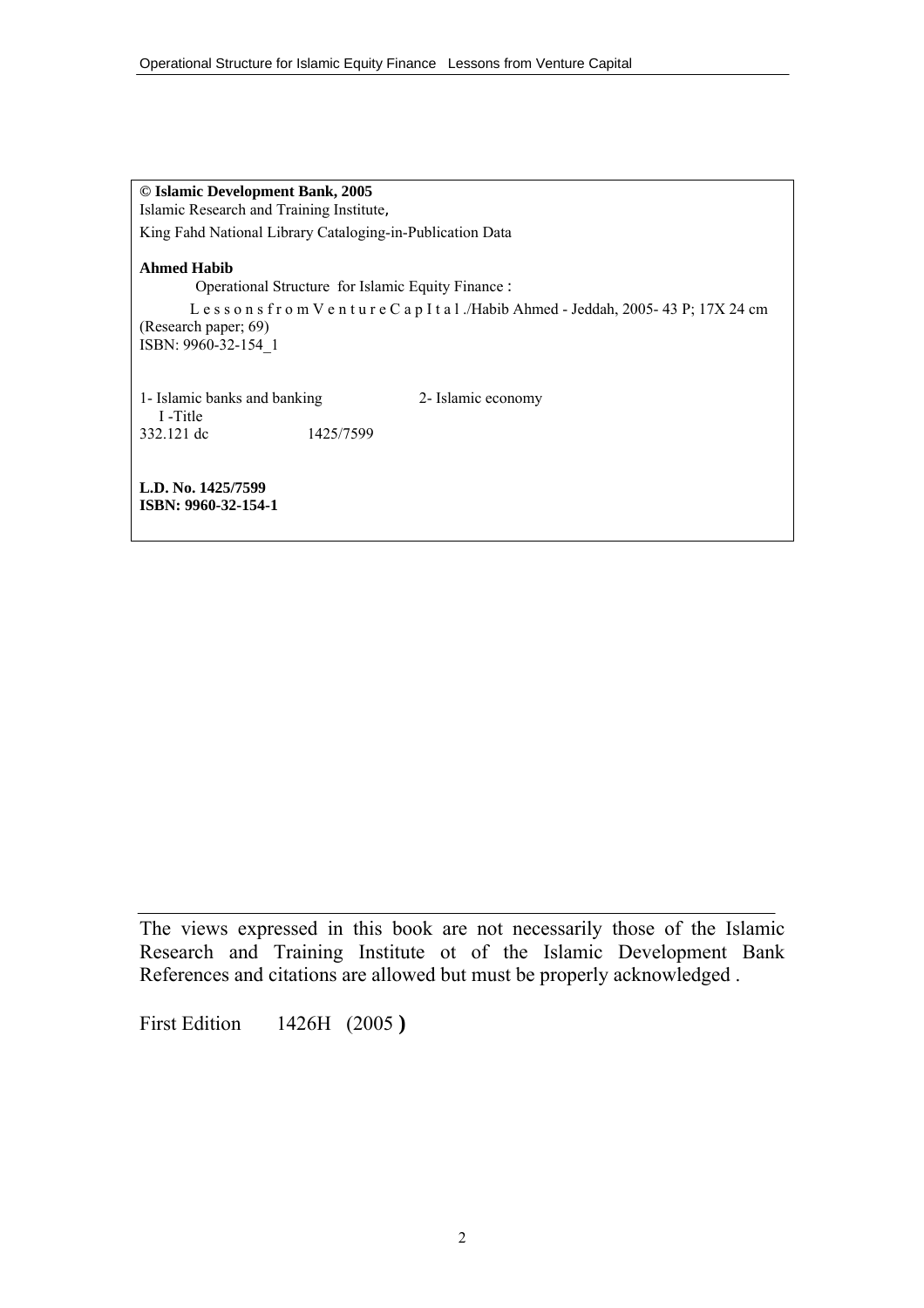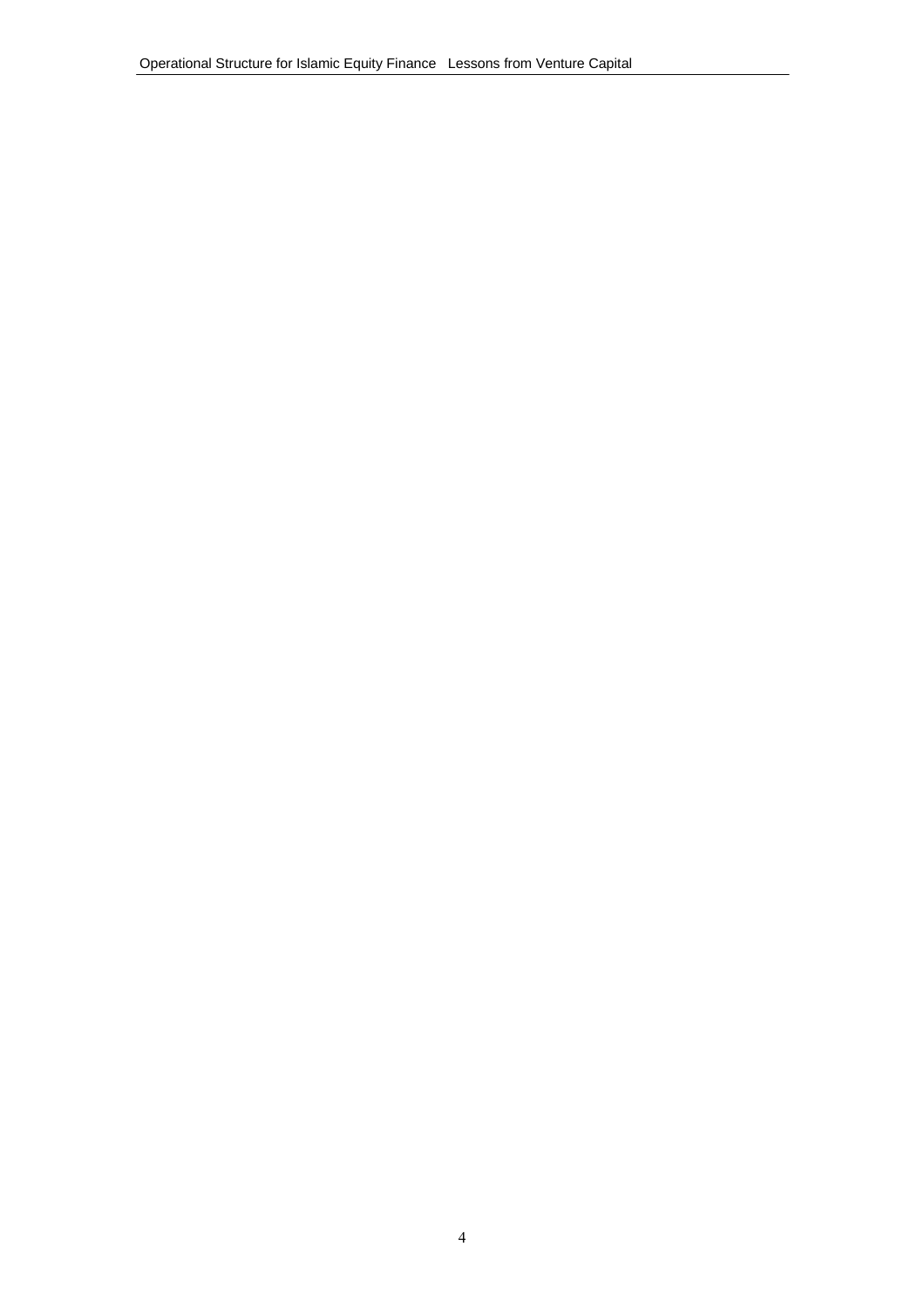# **TABLE OF CONTENTS**

|                  |                                                                 | Page |
|------------------|-----------------------------------------------------------------|------|
| Abstract         |                                                                 | 6    |
|                  | Foreword                                                        | 7    |
| 1.               | Introduction                                                    | 8    |
| $\overline{2}$ . | Financial Intermediation and Risks                              | 11   |
| 3.               | Financing Cycles of Debt and Equity Financing                   | 13   |
| 3.1              | <b>Debt Financing Commercial Banks</b>                          | 13   |
| 3.1.1            | Risk Management in Debt Financing Operations                    | 15   |
| 3.2              | <b>Equity Financing Venture Capitalists</b>                     | 17   |
| 3.2.1            | Risks in Equity Financing                                       | 20   |
| $\overline{4}$ . | A Framework of Operational Structures of Financial Institutions | 22   |
| 5.               | Complementarity and Operational Structures                      | 25   |
| 5.1              | Complementarity                                                 | 26   |
| 5.2              | Complementarity and Operational Structure for Different Modes   | 27   |
|                  | of Financing                                                    |      |
| 5.2.1            | <b>Liquidity Risk</b>                                           | 28   |
| 5.2.2            | <b>Credit Risk</b>                                              | 29   |
| 5.2.3            | <b>Operational Risk</b>                                         | 31   |
| 6.               | Complementarity and Operational Structures: Implications for    | 32   |
|                  | <b>Equity Financing</b>                                         |      |
| 7.               | Conclusion                                                      | 36   |
| 8.               | References                                                      | 39   |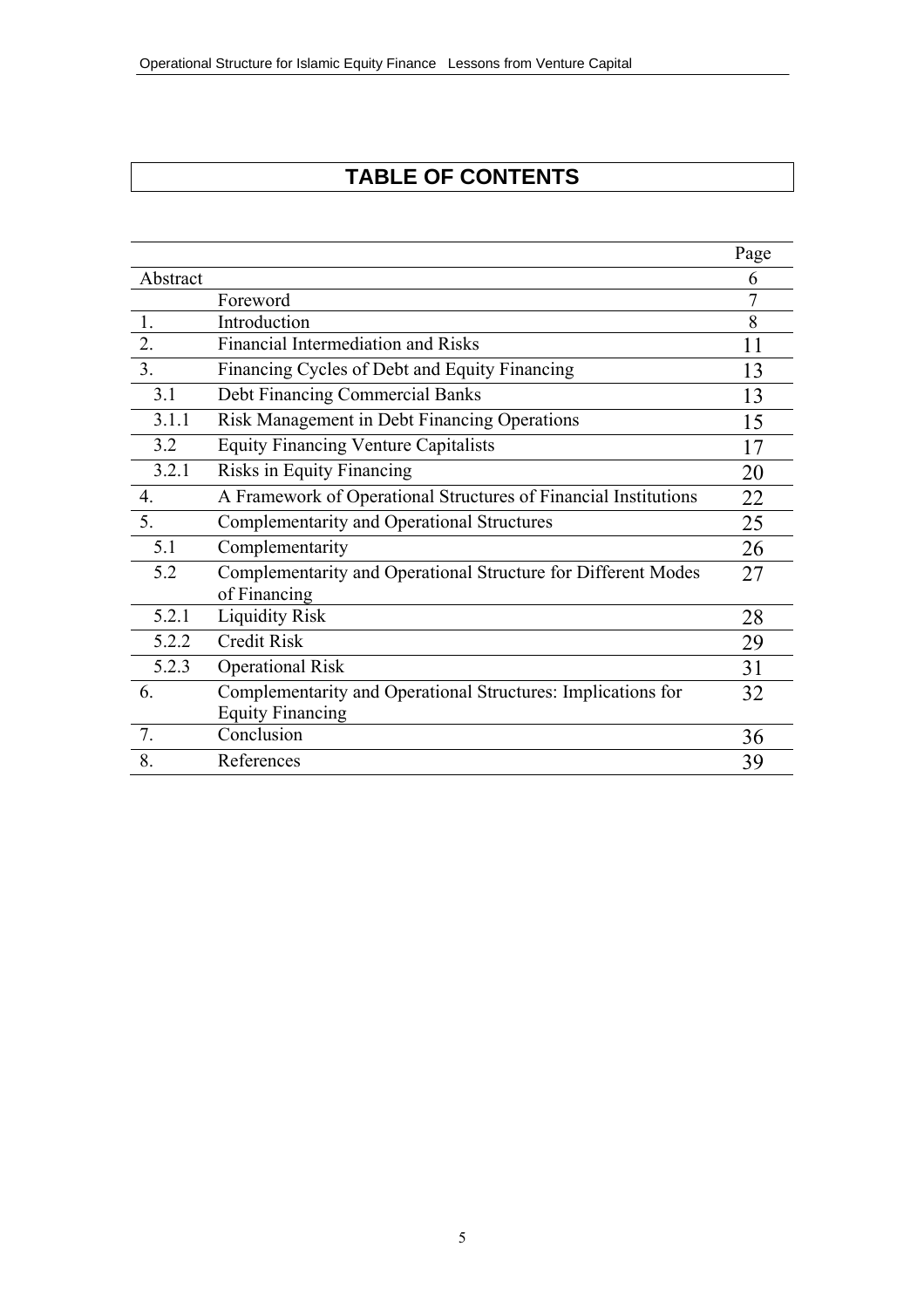# **Abstract**

Abstract: Experiences show that fixed-income short-term instruments (like murabahah, mark-up financing) are the dominant modes of financing used by Islamic banks. Various explanations are given to explain the lack of use of profit-sharing modes by Islamic banks. The research paper addresses this issue by examining the operational structure of financial institutions and their implications regarding managing risks arising in financing. To accomplish this, the concept of complementarity is used. Complementarity implies that the structure of institutions depends on several other linked parts that fit together to produce an equilibrium condition. If one or some of the complementary parts are missing, then the institution or system is not profitable or may not be sustainable. To arrive at a model that Islamic financial institutions can adopt for equity financing, different stages of the financing cycle are examined. The appropriate organizational structures for debt- and equityfinancing are identified by analyzing credit, liquidity, and operational risks involved. The paper shows that the organizational structure of venture capital firms is appropriate model for minimizing the risks involved in equity financing. The growth and success of equity-based Islamic institutions will depend on the availability of human capital with skills needed to manage the inherent risks of equity financing.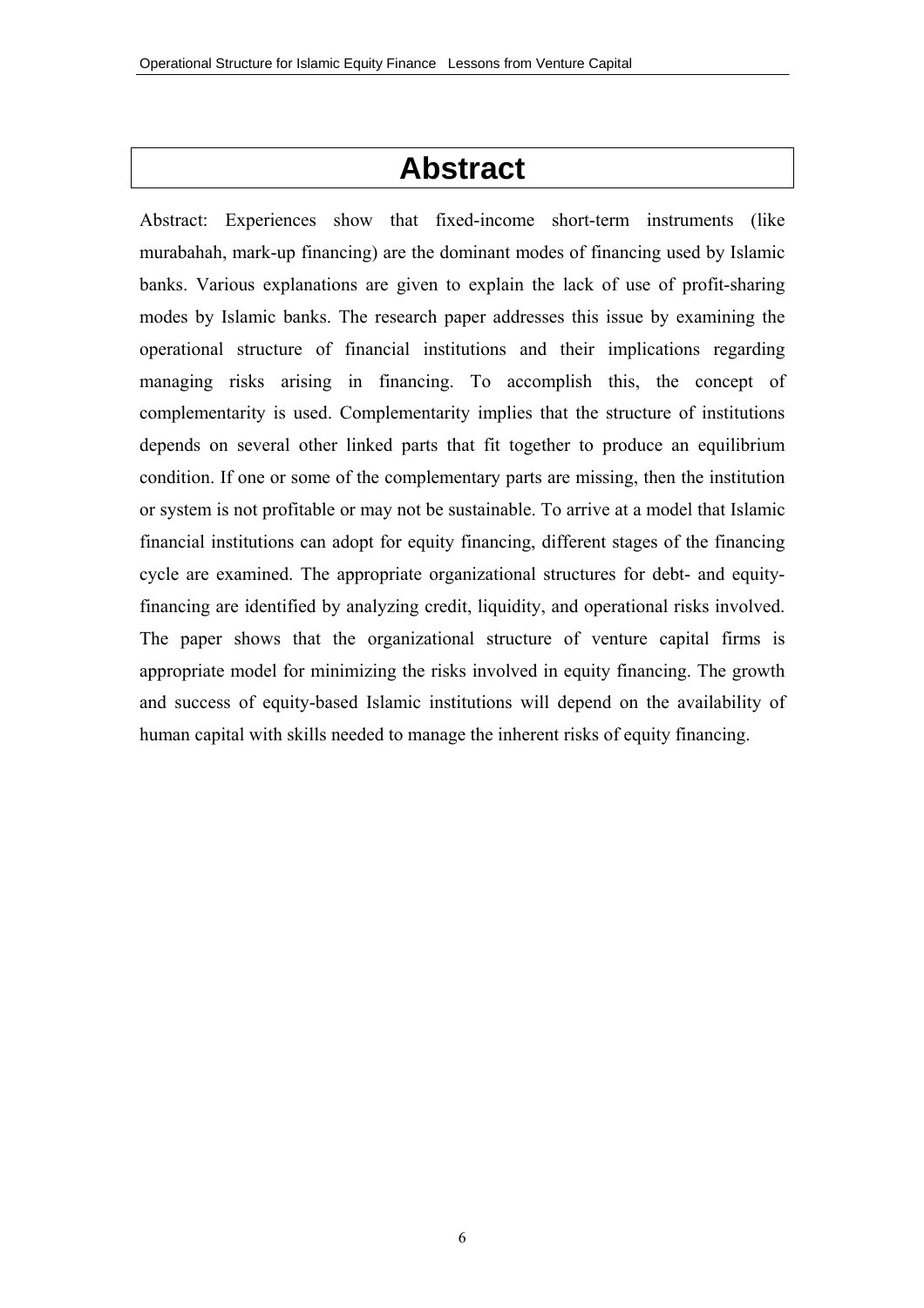# **FOREWORD**

The Islamic Research and Training Institute (IRTI) of the Islamic Development Bank (IDB) was established in 1401H (1981G) "to undertake research for enabling the economic, financial and banking activities in Muslim countries to conform to *Shari'ah*". In order to discharge its responsibilities, IRTI pays special attention to basic and applied research in the areas of Islamic economics, banking, and finance relying on its in-house research capabilities and mobilizing external scholars.

When the idea of Islamic banking was launched some three decades ago, it was proposed that Islamic banking would adopt profit-sharing modes of financing (*mudarabah* and *musharakah*). Experience, however, shows that Islamic banks predominantly use fixed-income instruments like *murabahah* and *ijarah* on the asset side. While some explanations have been given to explain this trend, this paper examines the issue by investigating the operational structures of institutions. The paper examines various risks in equity and debt modes of financing and discusses the appropriate institutional model that can mitigate these risks. Using the concept of complementarity, the research paper explains why Islamic banks choose relatively less risky debt instruments. The paper argues that right institutional model that can manage the risks arising of equity financing is that of venture capital. Thus, to increase equity financing, institutions that can manage the risks in equity financing need to be established.

It is widely accepted that equity financing should take a more prominent role in the Islamic financial sector. To increase the size of the equity based institutions researchers and practitioners need to understand the nature of Islamic instruments and the risks associated with them and develop appropriate institutional models that can mitigate these risks. This paper is one of first attempts to address the institutional aspects of equity financing in an analytical way. I hope that the publication of this research paper will stimulate further research along these lines.

**Bashir Ali Khallat A c t i n g D i r e c t o r , IRTI**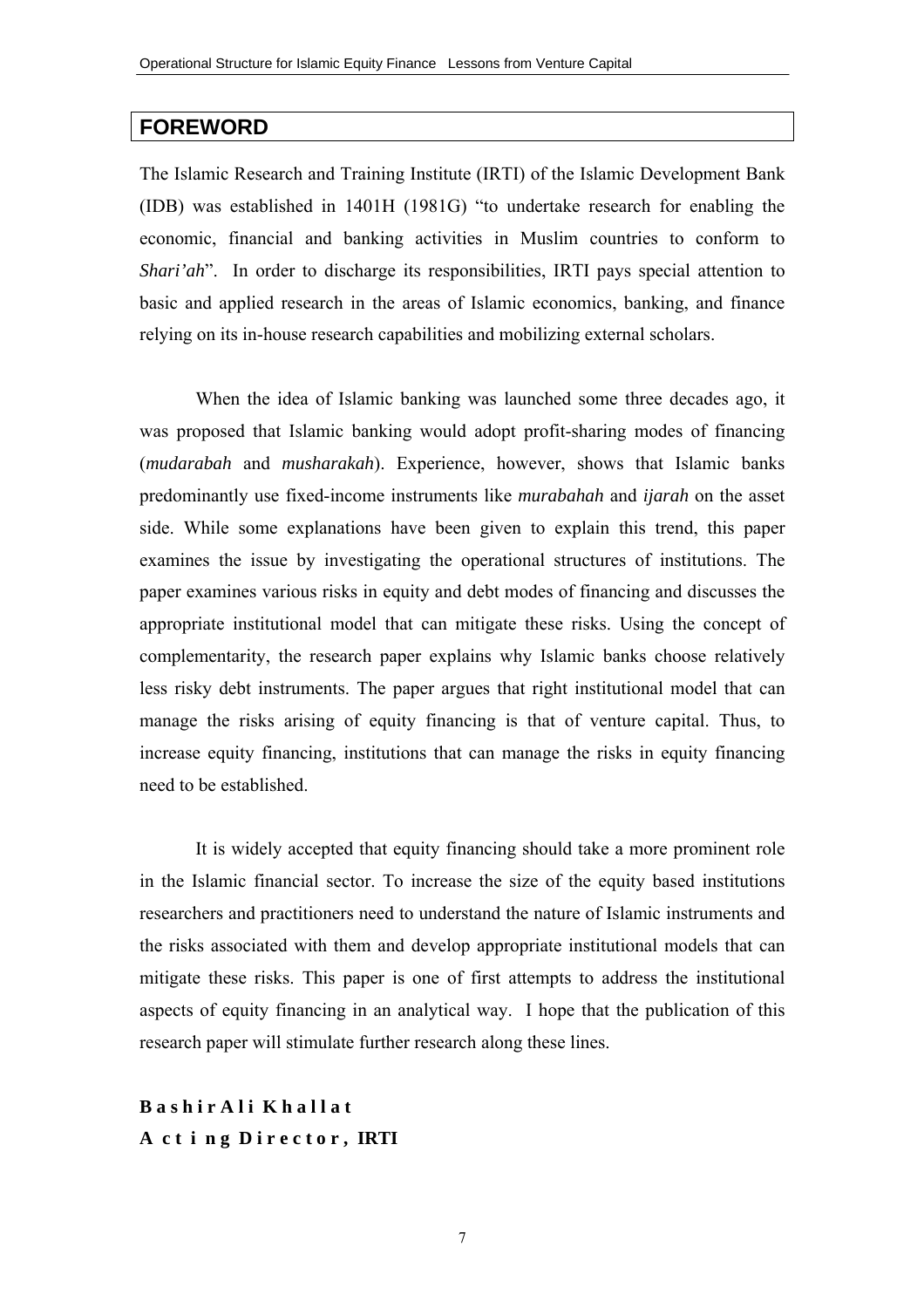# **Operational Structure for Islamic Equity Finance: Lessons from Venture Capital**

#### **1. Introduction**

When Islamic banking was launched some three decades ago, it conceived to replace interest based financing with the two-tier *mudarabah* model. Proponents of Islamic banking pointed out the advantages of profit-sharing modes of financing over the conventional interest based financing. Experiences, however, show that fixed-income instruments (like *murabahah* and *ijarah*) are the dominant modes of financing used by Islamic banks on the assets side of the balance sheet.<sup>1</sup> Some advocates of Islamic banking are critical of the dominance of fixed-income modes of financing (Chapra 1985, p.171 and Siddiqi 1983, p.139). They apprehend that using fixed-income instruments not only represents the *status quo* but also may not conform to the true spirit of Islamic principles as they negate the basic principle of risk sharing of *Alghurm bi al ghunm* (entitlement to return associated with the liability of risk). Furthermore, an implication of shying away from long-term equity financing is that the Islamic banks are not performing an important role in financial intermediation that spurs economic growth. Though an Islamic financial system cannot be one that is characterized as "pure profit-sharing", there is a desire to have a balanced mix between equity and debt financing (Al-Jarhi 1999).

Different explanations have been given to explain the negligible use of equity modes of financing (*mudarabah* and *musharakah*) by Islamic banks.<sup>2</sup> While the assetliability structure, the preference of the borrowers towards fixed modes and short-term investments, lack of facilitating environment, etc. are among some factors given, the foremost argument explaining the insignificant use of equity financing relates to the moral hazard problem. The financiers apprehend that the entrepreneur may take actions that benefit him/her at their own cost once financing is done. Some of the actions of the entrepreneur that can hurt the monetary returns of the investors are not exerting the optimal effort, taking actions that yield private benefit, threat to leave the

<sup>&</sup>lt;sup>1</sup> Note that Islamic banks use profit-sharing mode (*mudarabah*) on the liability side of the balance sheet. The discussion regarding the use of debt/equity financing relates to the asset side of the balance sheet throughout this paper.

<sup>&</sup>lt;sup>2</sup>For discussions on the structure of asset-liability structures in Islamic banks and explanations of the lack of profit sharing modes of financing see Ahmad (1998), Ahmed (2002), Aggarwal and Yousef (2000), Haron (1998), and Khan (1995).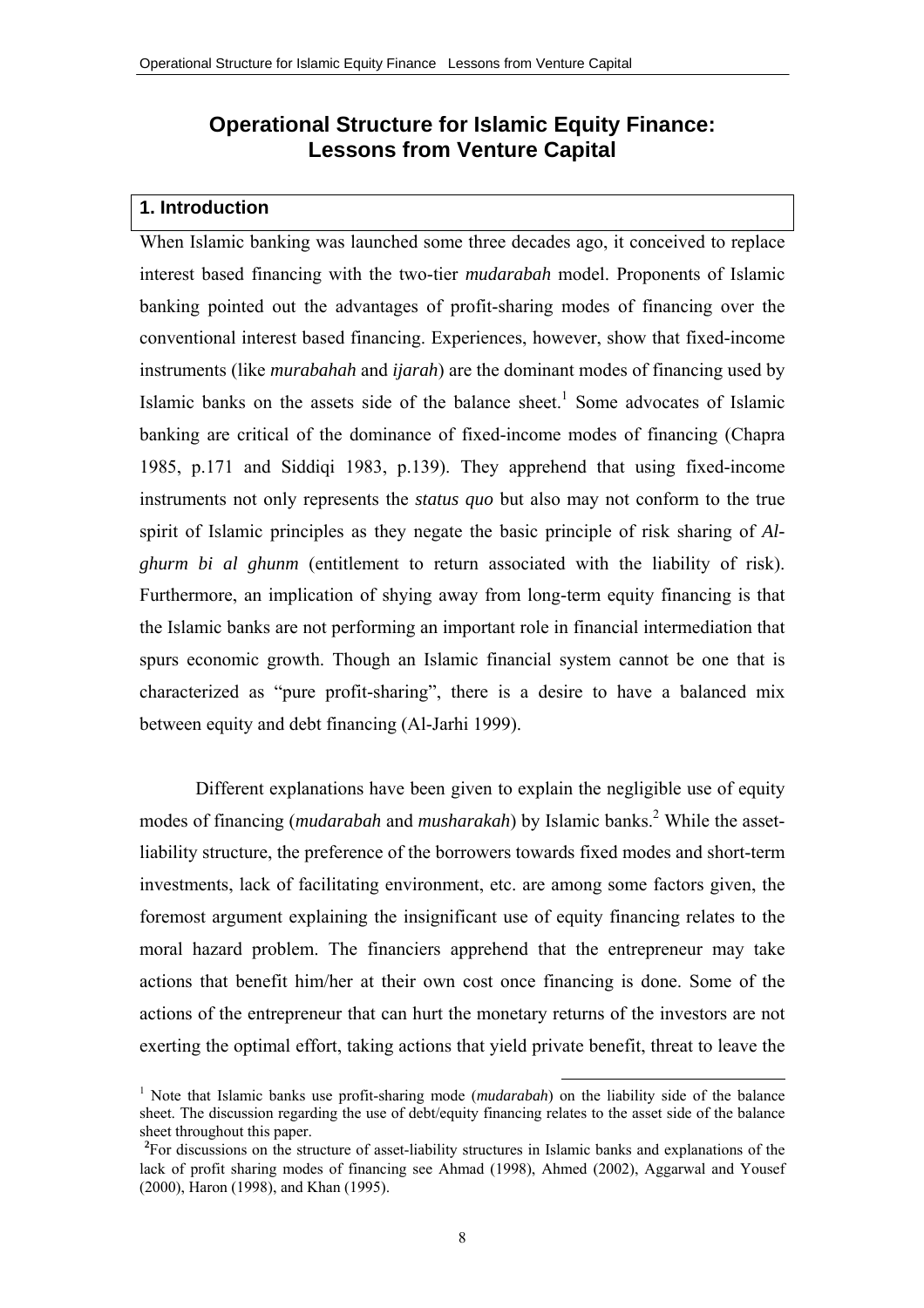project midway, and spending resources on perks or stealing (Kaplan and Stromberg 2000). A survey on Islamic modes of financing reports that the primary reason that inhibits financiers to use equity financing is the apprehension that entrepreneurs will be dishonest in reporting the actual figures of profit.<sup>3</sup> Some Islamic economists have suggested that creation of an appropriate Islamic environment is necessary for facilitating the use of equity modes of financing. $4$  The suggestion, however, is an external factor that is not in direct control of financial institutions. In this paper, we examine the internal institutional factors that may explain the phenomenon. Among others, the paper discusses the operational structures that can resolve the moral hazard problem inherent in equity financing.

The paper studies the operational structures of financial institutions to address two related issues. First, the paper explains why Islamic banks have failed to use equity financing under the present operational design. Second, an institutional structure that may facilitate the use of equity financing will be suggested. Operational 'structure' is entailed in the nature and process of the financing cycle of financial intermediaries (raising funds, selecting and structuring investments, managing investments, and exiting investments) with special reference to management of risks. We will use the concept of *complementarity* to address the above-mentioned issues. Complementarity indicates that several linked parts fit together to produce an equilibrium condition. If one or some of the complementary parts are missing, then the institution or system may not be operational or sustainable.

The paper explains why Islamic banks are using fixed-income debt financing even with higher expected return on equity financing. There are several complimentary factors that jointly give a higher rate of return on equity relative to the debt financing. Partial adoption of some of these factors makes the expected riskadjusted profit lower than what is expected under debt transactions. As organizational structures of banks do not provide all the factors needed for equity financing, banks have been avoiding equity financing. An institutional structure that encompasses all

l

<sup>&</sup>lt;sup>3</sup>In a survey of 23 banks, Khalil, Rickwood, and Murinde (2002) find that misreporting the outcome by the agent is the prime reason that prevents banks from adopting *mudarabah* financing contracts. 4

For example Chapra (1985, p. 227) points out the prevalence of a "morally conscious and justice oriented Islamic environment" for implementation of, among others, equity based Islamic banking. He further mentions financial sector and tax reforms that would facilitate equity financing (pp. 87-89)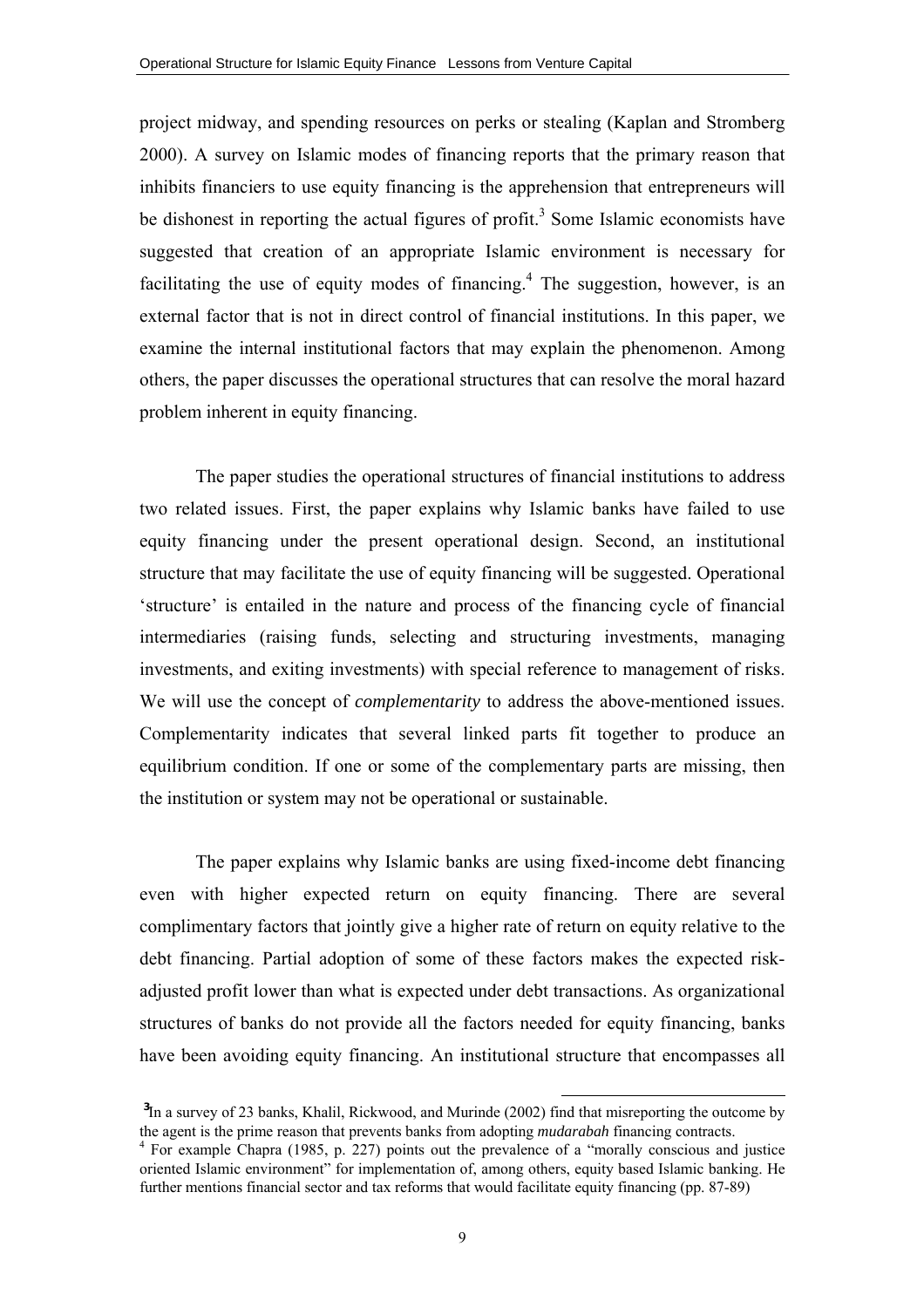the complementary factors is needed to provide equity financing. The paper argues that the organizational structure of a venture capital firm entails these factors and enables the use of equity financing.

A couple of issues related to the scope and focus of the paper needs to be clarified. First, discussing the internal factors that may facilitate the use of equity financing does not imply that the external factors are not important or relevant. Changing the external factors is a long process and beyond the control of financial institutions. The paper examines the internal factors and outlines what can be done within the financial institutions to increase equity financing under the existing environment. Second, the paper is not proposing that Islamic banks should reorganize themselves into equity-financing type of firms. Islamic banks are performing vital functions in the economy by serving the clientele both on their assets and liabilities sides. This research indicates that equity financing is not a viable option for Islamic banks under the current operational structure and underscores that to increase equity financing in an economy, institutions that can manage the risks involved in such financing need to be established.<sup>5</sup>

The paper is organized as follows. Section 2 briefly discusses the nature and the management of the main risks arising in financial intermediation. Specifically, we identify the nature of liquidity, credit, and operational risks inherent in financing and the ways to redress them. After outlining the different stages of the financing cycle in Section 3, we discuss risk management strategies under debt and equity financing. Section 4 describes the general framework of operational structures of financial institutions. Section 5 introduces the concept of complementarity to identify factors that suit debt and equity financing. Section 6 discusses the implications of complementarity on organizational structures and deliberates on the two issues referred to above. Specifically, we explain why Islamic banks have failed to use equity modes under the current institutional design and what organizational structure is needed to do so. Section 7 concludes the paper.

 <sup>5</sup> Al-Suwailem (1998) also maintains that venture capital is a potential model of using *musharakah*.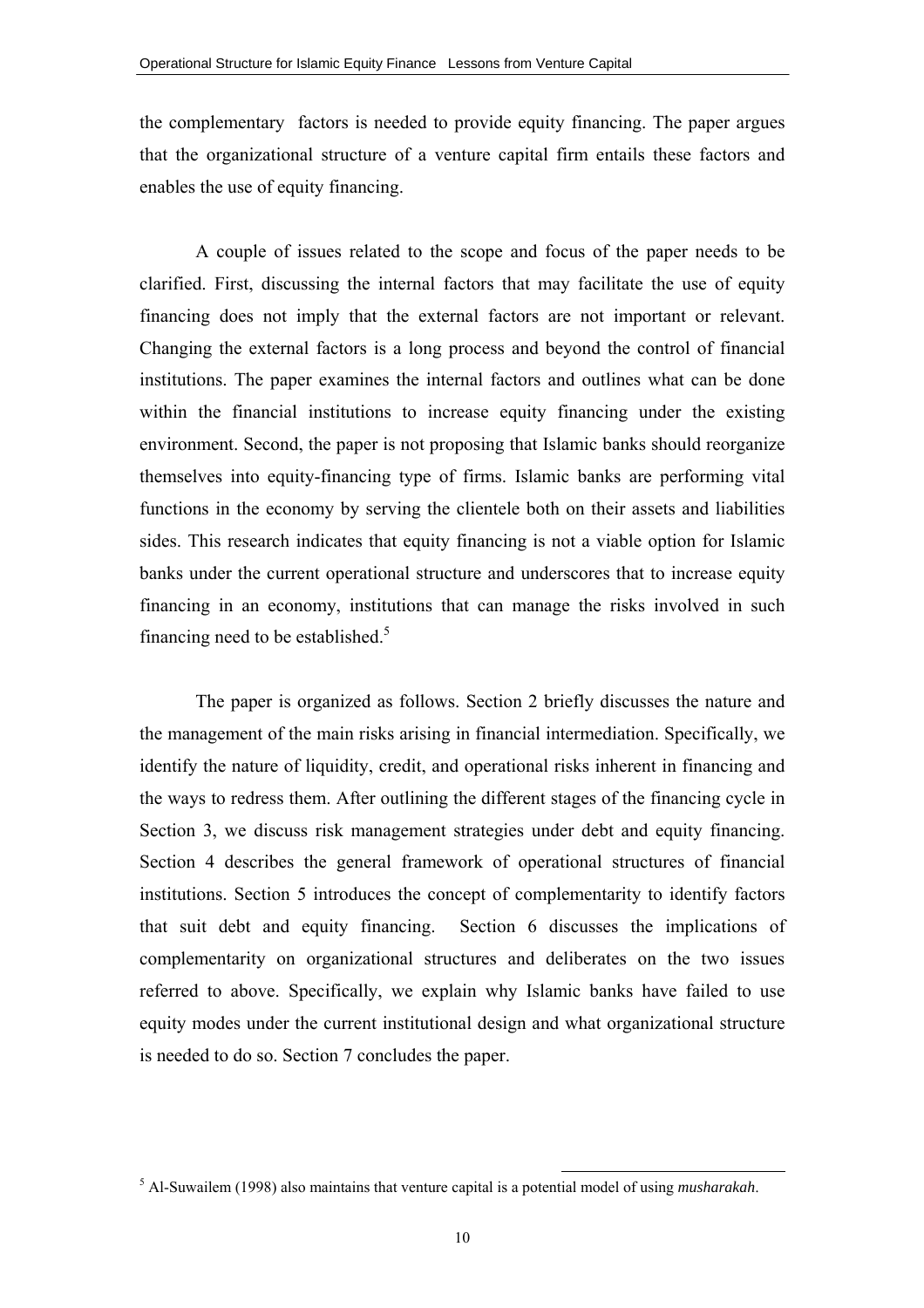#### 2. Financial Intermediation and Risks

Though different theories of financial intermediation exist, a contemporary view holds that the main function of financial institutions is to manage the risks associated with financing (Allen and Santomero 1997, Heffernan 1996, p.163, Scholtens and Wensveen 2000). There are different ways to classify risks. One broad classification is that of business and financial risks. While business risk arises from the nature of a firm's operations and is mainly affected by the product market variables, financial risk occurs due to movements in the financial market variables. The latter risk is usually associated with leverage and the risk that obligations and liabilities cannot be met with current assets.<sup>6</sup> Specific risks that financial institutions face are, among others, credit risk, liquidity risk, operational risk, market risk, and legal risk.<sup>7</sup> Note that while the former three risks are endogenous in the sense that they arise from within the organization and depend, to a large extent, on how the business of the institution is managed, the latter two risks are exogenous as they originate externally. We focus here on the nature and management of the internally controllable endogenous risks in the financial intermediation process.

Credit risk is the risk that counterparty will fail to meet its obligations timely and fully in accordance with the agreed terms. This risk is associated with the quality of assets and the probability of default. Resolving the asymmetric information has direct implications on the severity of credit risk that financial institutions face. Friexas and Rochet (1999) identify three information problems that may arise in financing. The adverse selection problem is an *ex-ante* problem arising before firms are chosen for investment as the firm owners/managers have more information on the project than the investors. The investors are in disadvantageous position to sort out the good projects for investment. The adverse selection problem, as such, is also called the sorting problem.

The moral hazard problem is an *interim* problem arising during the time of funds utilization once the investment has taken place. This may appear in terms of incentive problems of the project/firm manager. The manager may take steps to

<sup>&</sup>lt;sup>6</sup> For a discussion on business and financial risks see Jorion and Khoury (1996, p. 2) and Gleason (2000, p.21).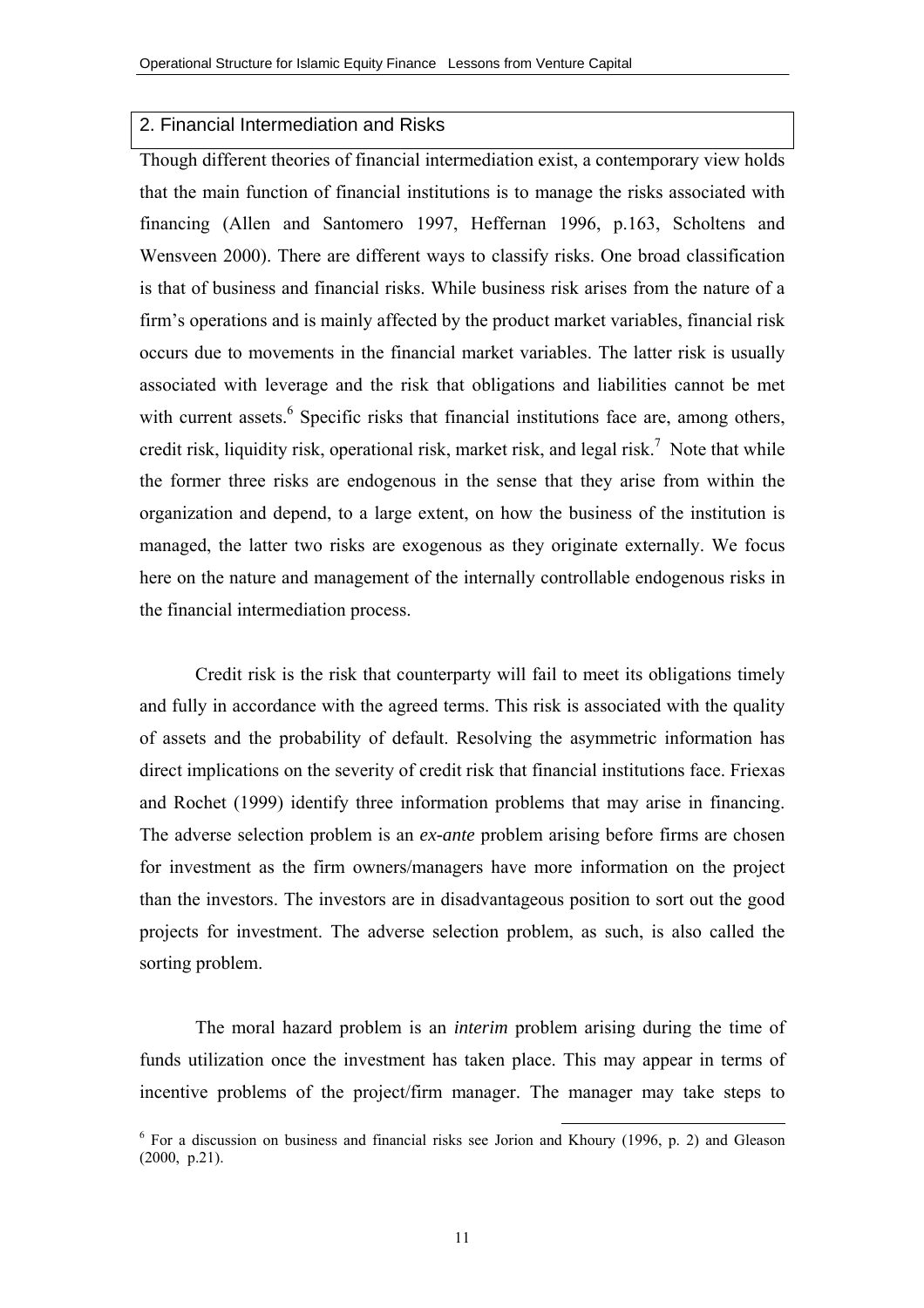benefit him/her at the expense of the investors. Finally, *ex-post* problem arises when the investor may have to incur auditing costs to ascertain the actual returns of entrepreneur (the costly state verification problem). As the choice of the quality of the asset depends on selecting the good projects (or reduction of the adverse selection problem) and probability of default increases with moral hazard problems, managing credit risk is closely associated with the minimizing of these information problems. Operational structures and strategies of financial institutions will determine how the problems arising from information asymmetries are resolved.<sup>8</sup>

Liquidity risk can arise in financial intermediation due to the different maturity profiles of liabilities and assets. One function of a financial institution is liquidity transforming whereby liquid liability is transformed into illiquid assets (Diamond and Dybvig 1983). Liquidity risk arises in the process of transformation, if there is insufficient liquidity for normal operating requirements. Under such situations, the ability of the institution to meet its liabilities when it falls due decreases. One aspect of asset-liability management in financial institutions is to minimize the liquidity risk. This risk can be controlled through various measures including proper planning of cash-flow needs, seeking newer sources of funds to finance cash-shortfalls, diversification of assets, and setting limits of certain illiquid products.

Operational risk may occur from various sources. It can be defined as "the risk of direct or indirect loss resulting from inadequate or failed internal processes, people and systems or from external events" (BCBS, 2001, p. 2). In this paper, we will focus on operational risk arising from 'people' or human capital. The *human capital risk* results from the lack of skills and incompetence of the management and officials of the institution. In particular, if the managers and officials of a financial institution lack the knowledge and the skills to manage the risks arising in financial intermediation,

<sup>&</sup>lt;sup>7</sup> See Koch (1995) and Heffernan (1996) for a discussion on different types of risks that financial institutions face.

<sup>&</sup>lt;sup>8</sup> Different theories explain the existence of financial intermediaries using the asymmetric information problems arising in financing. Benston and Smith (1976) maintain that financial intermediaries exist as they can minimize the transactions costs of financing. Diamond (1984) and Hellwig (1991) identify the role of financial intermediaries as 'delegated monitors'. Again, monitoring is used broadly and includes screening of projects (to minimize adverse selection problem), oversee the behavior of the borrower (to mitigate moral hazard problem) and to undertake auditing whenever necessary. Financial institutions have a comparative advantage in monitoring and improve the efficiency of contracts by reducing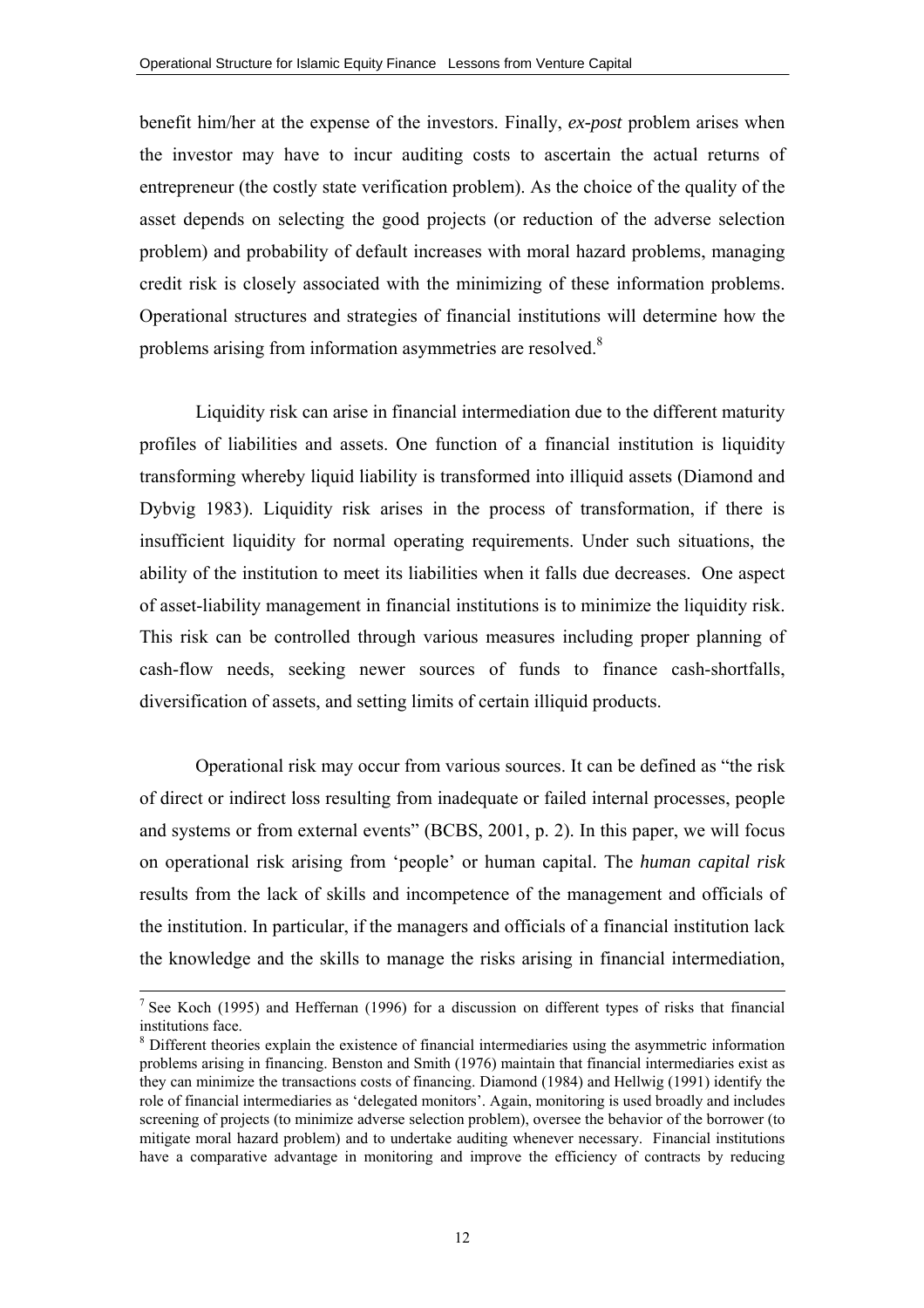then the operational risk increases and returns become uncertain. To sum up, operational risk will be determined by the appropriateness of knowledge and skills of employees and liquidity risk stems from maturity profiles of components of the balance sheet of an institution. Finally, an important determinant of credit risk is the ability to mitigate the asymmetric information problems inherent in investment operations.

#### 3. Financing Cycles of Debt and Equity Financing

In order to evaluate appropriate operational structure and strategies that befit different modes of financing on the asset side of a financial institution, we examine the 'financing cycle' of these instruments and the risks associated with their use. The 'financing cycle' involves raising funds, selecting and structuring investments, managing investments, and finally exiting investments to recover returns.<sup>9</sup> Note that while the first element of the financing cycle relates to the liability side of the balance sheet, the latter three aspects concern the asset side. We discuss below the nature of the financing cycle of a debt-based financial intermediary (commercial bank) and equity-based financial intermediary (venture capital firm) in details. In doing so, we also discuss the nature and management of endogenous (credit, liquidity, and operational) risks of these institutions.

# 3.1. Debt Financing Commercial Banks

 $\overline{a}$ 

While banks offer a variety of other services, $10$  we adopt the definition of a bank given by Friexas and Rochet (1999, p. 1) as "an institution whose current operations consist in granting loans and receiving deposits from the public". The details of the functions of a bank in different stages of its financing cycle are given below.

*Raising Funds***:** Banks raise their funds by offering transaction (demand) and nontransaction (saving, fixed) deposits, and nondeposit investment products (mutual

information asymmetries. Leland and Pyle (1977) show how entrepreneurs can give signals to the financiers to resolve the adverse selection problem.

<sup>&</sup>lt;sup>9</sup> The financing cycle is adopted from the 'venture capital cycle' outlined by Fenn et.al. (1995) and Gompers and Lerner (1999 and 2001).

<sup>&</sup>lt;sup>10</sup> For different services and functions that banks perform see Rose and Fraser (1988, Chap. 7) and Rose (1999, Chap. 1)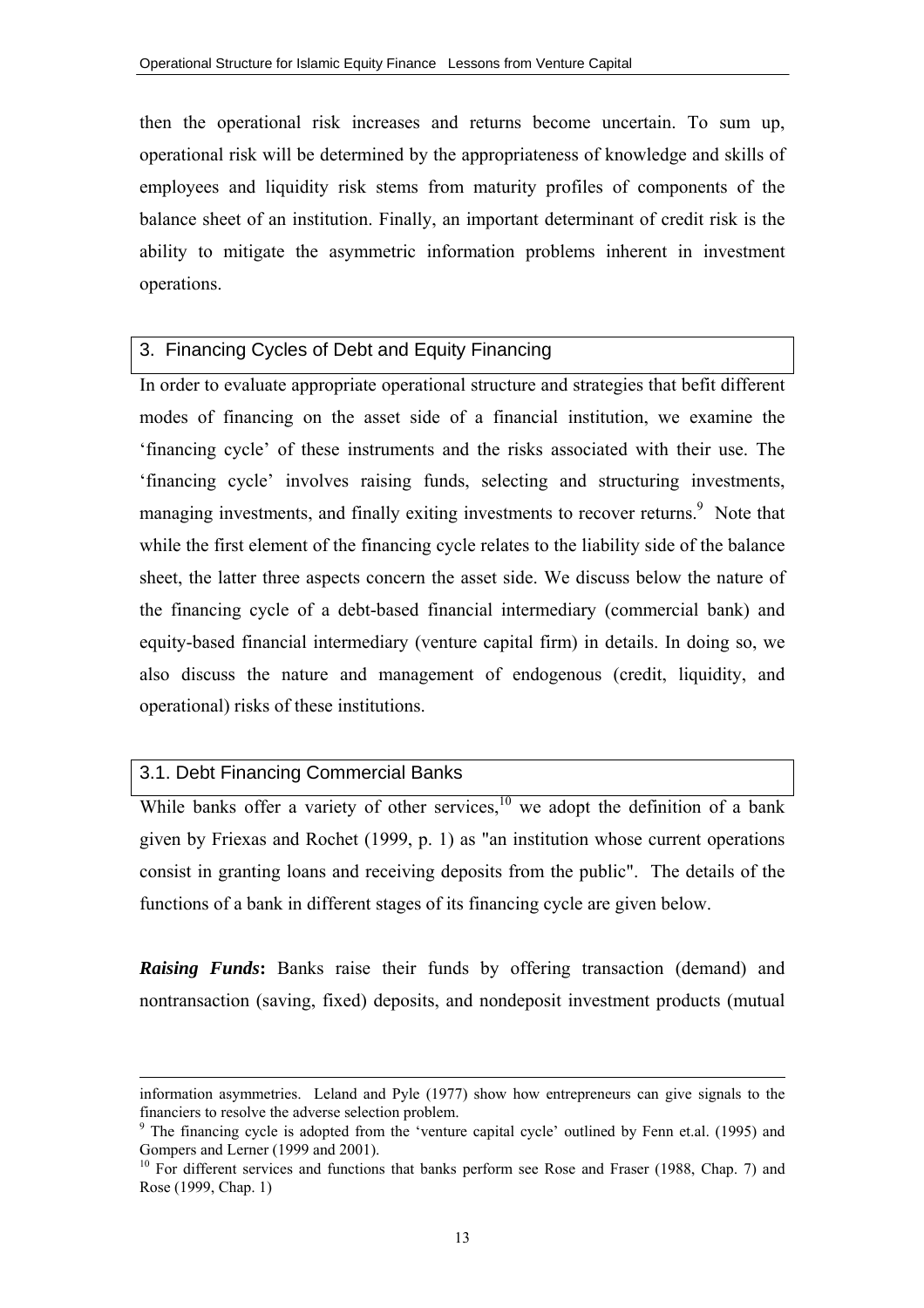funds, stocks, pension fund reserves, etc.).<sup>11</sup> Deposits represent IOUs on the banks that are payable to the depositors on demand.<sup>12</sup> Individuals, businesses, governmental bodies and institutions deposit their funds with banks for various reasons. These include safekeeping, liquidity, access to a safe and efficient payment system, and earning returns. Though people/institutions can choose from an array of deposits, transaction (checking) accounts constitute a significant part of the total liabilities as one of the main reasons depositors use banks is the liquidity and payments functions that they perform (Freixas and Rochet 1999, p.2).

*Selecting and Structuring Investments***:** Businesses seek loans from banks for a variety of reasons. When someone requests a loan, his/her creditworthiness is assessed in different steps. A bank official first interviews the customer to assess his/her character and sincerity of purpose. In many cases, site visits may also be taken. If the bank officials are satisfied with the preliminary round of information, the customer is required to submit all relevant documents that are scrutinized by the credit analysis division. A satisfactory collateral is among the final steps to assess the creditworthiness of a customer. As such, bank officials determine the value of the property or asset that is pledged as collateral against the loan. Upon the recommendation of the credit analysis division, the loan committee approves the loan.

If the customer turns out to be creditworthy, a loan agreement is signed between him/her and the bank. When the loan is structured, the needs of the customer and the bank are kept in mind. Specifically, repayment schedule should enable the customer to repay in a comfortable way. The bank can protect itself by imposing certain covenants or restrictions on certain borrowers' activities that threaten the repayment of the bank's funds. A well-structured loan agreement will also include the course of action in cases where the borrower faces problems in payments.

*Managing Investments***:** Once the disbursement is made, banks use different *loan review* procedures to ensure that the terms of the loan are complied with. The bank maintains customer profiles that record the performance of the client over time. The bank keeps track of the payments record and evaluates the quality and the condition of

 $11$  For details see Rose (1999, Chap. 12).

 $12$  Most nontransaction deposits can be withdrawn only at a cost.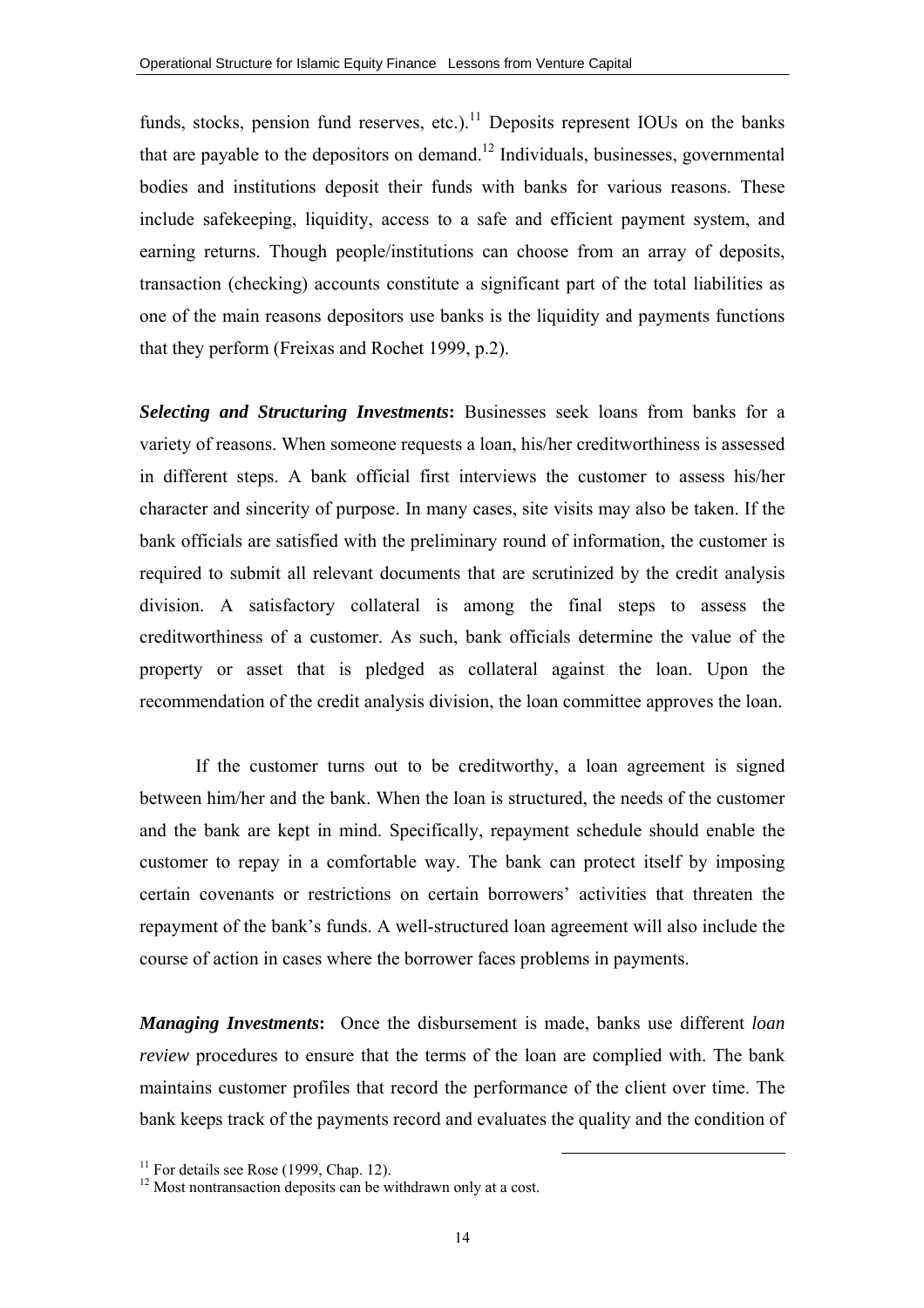the collateral and financial status of the borrower on a periodic basis. The loan review procedure becomes more frequent, when the overall economy slows down and some specific loans are in trouble.<sup>13</sup> Loan reviews help the management not only to identify problem loans, but also to assess the overall risks of the institution. It also enables the bank to check if the loan officials are adhering to its loan policies for advancing loans.

*Exiting Investments and Recovering Returns***:** In debt contracts, the returns from investment are recovered, when the borrower pays off the capital and interest in due time. In case borrowers fail to do so, banks undertake other strategies to recover their due funds. *Loan workouts* are used to tackle the loans in trouble. Loan workout is a process of recovering the bank's funds from problem loan situation by investigating the causes of the problem and work with the borrower. When the problem loans become serious, the bank may seek a revised loan agreement through which the loan is rescheduled so that the normal operations are restored. In case nonperforming loans cannot be recovered by rescheduling, the bank may resort to the liquidation of the collateral to retrieve its funds.

#### 3.1.1. Risk Management in Debt Financing Operations

The objective of banks is to generate income by achieving "an optimum combination and level of assets, liabilities, and financial risk", and as such, asset and liability management (ALM) "lie in the financial heart of a bank" (Van Greuning and Bratanovic, 1999). As pointed out, the risks considered are those that originate internally (i.e., credit, liquidity, and operational risks). We discuss below the nature and management of these risks in debt financing institutions.

The promise of banks to provide liquidity to the depositors introduces financial risks and makes liquidity management an integral part of the banking practice. Evolution of liquidity strategy theories of banks illustrates the changing nature of liquidity risk management over time.<sup>14</sup> Before 1930s, the *commercial loan theory* maintained that banks focus on short-term self-liquidating loans that match the

<sup>&</sup>lt;sup>13</sup> Loans in trouble can either be problem loans or nonperforming loans. Problem loan is a situation when either the borrower misses one or more promised payments or the value of the collateral goes down significantly. When commercial loans are past due for 90 days it is termed as nonperforming loan. This time limit, however, may vary from country to country.

<sup>&</sup>lt;sup>14</sup>The historical development discussed here is taken from Koch (1995, p. 481).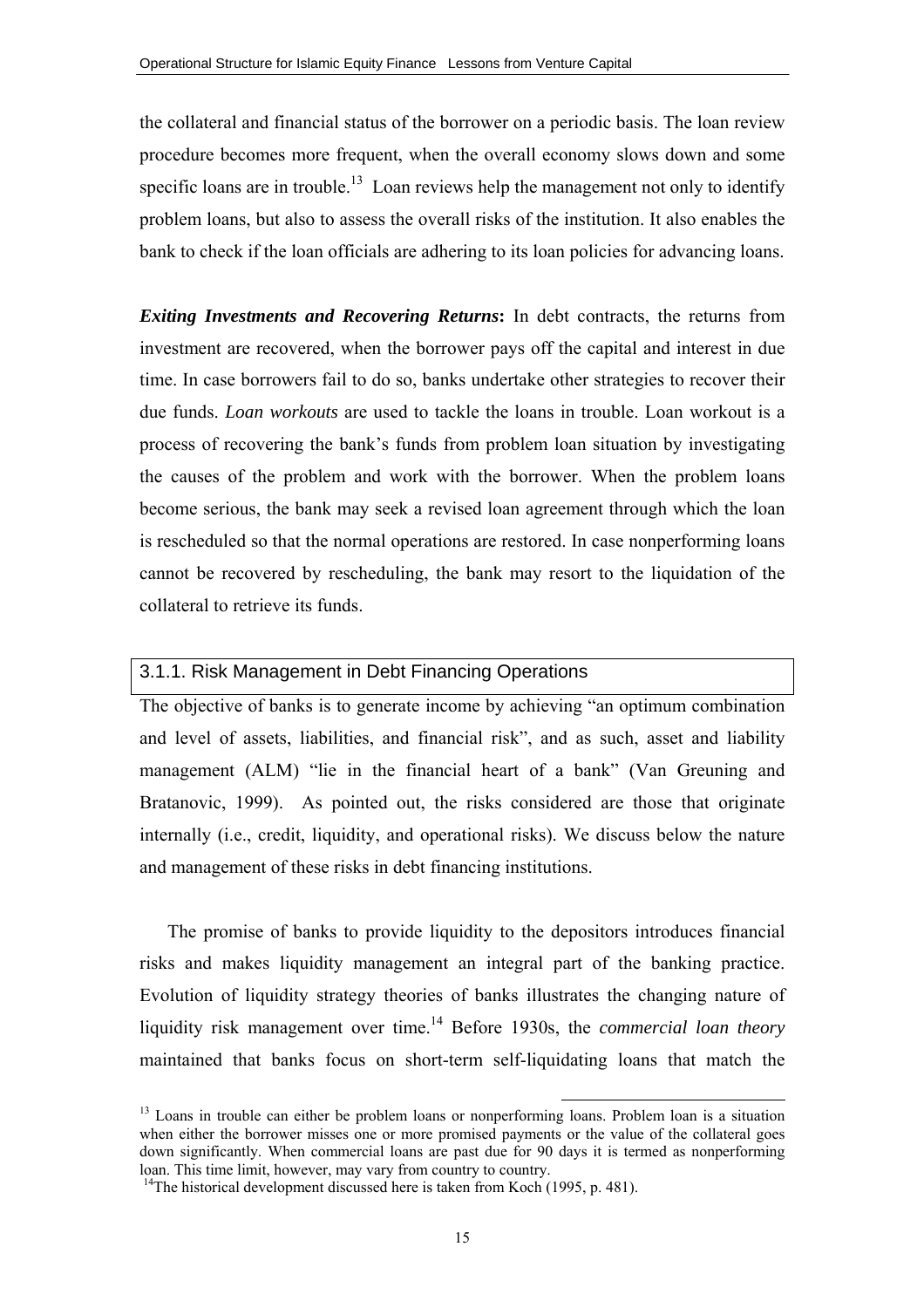maturity of the deposits. A bank was considered liquid, if the loan portfolio was entirely short-term. The *shiftability theory* asserted that any liquid asset could be used to meet deposit withdrawals. The growth of treasury bonds constituted the bulk of the liquid assets that could be sold in the secondary markets prior to maturity. During the early 1950s, the *anticipated income theory* tied loan payments to a borrower's expected income. To meet liquidity requirements, loans were structured in a way so that the timing of the payments of the principal and interest matched a borrower's cash flow and ability to pay. More recently, the liability side of the bank is also used under the *liability management theory* under which banks borrow from the money market and capital markets to satisfy liquidity needs. Thus, both sides of the balance sheet are now used to manage liquidity of banks and asset-liability management (ALM) has become an important operational feature of commercial banks.

As discussed above, credit risk can be mitigated by resolving the asymmetric information problems arising in financing. The direct way to resolve the adverse selection problem is to scrutinize and verify information on proposals. Similarly, the moral hazard problem can be reduced by monitoring the borrowers and carrying out auditing whenever necessary. All these activities, however, are costly both in terms of time and money. Commercial banks have devised debt contracts that resolve some of these information problems cost effectively. The information problems and the credit risk are minimized by financing firms that have a track record and an acceptable guarantee/collateral. Banks prefer contracts that offer higher interest rate and collateral. This implies that given the same risk features, a bank will prefer a borrower who can offer a better marketable collateral. Thus, the banks use, among others, collateral to sort out the quality of borrowers and reduce the adverse selection problem. Collateral along with a fixed interest payment on debt also mitigates the moral hazard and costly state verification problems.<sup>15</sup> If a borrower fails to repay the dues, the bank can liquidate the collateral to collect its claims. Note that instead of auditing costs, the bank incurs liquidation costs in this case.

<sup>&</sup>lt;sup>15</sup> For a discussion on debt contracts that involve collateral see Bester (1987), Chan and Kanatas (1985), and Wette (1983). For a theoretical discussion on how collateral resolves the moral hazard problem, see Freixas and Rochet (1999, Chap. 4).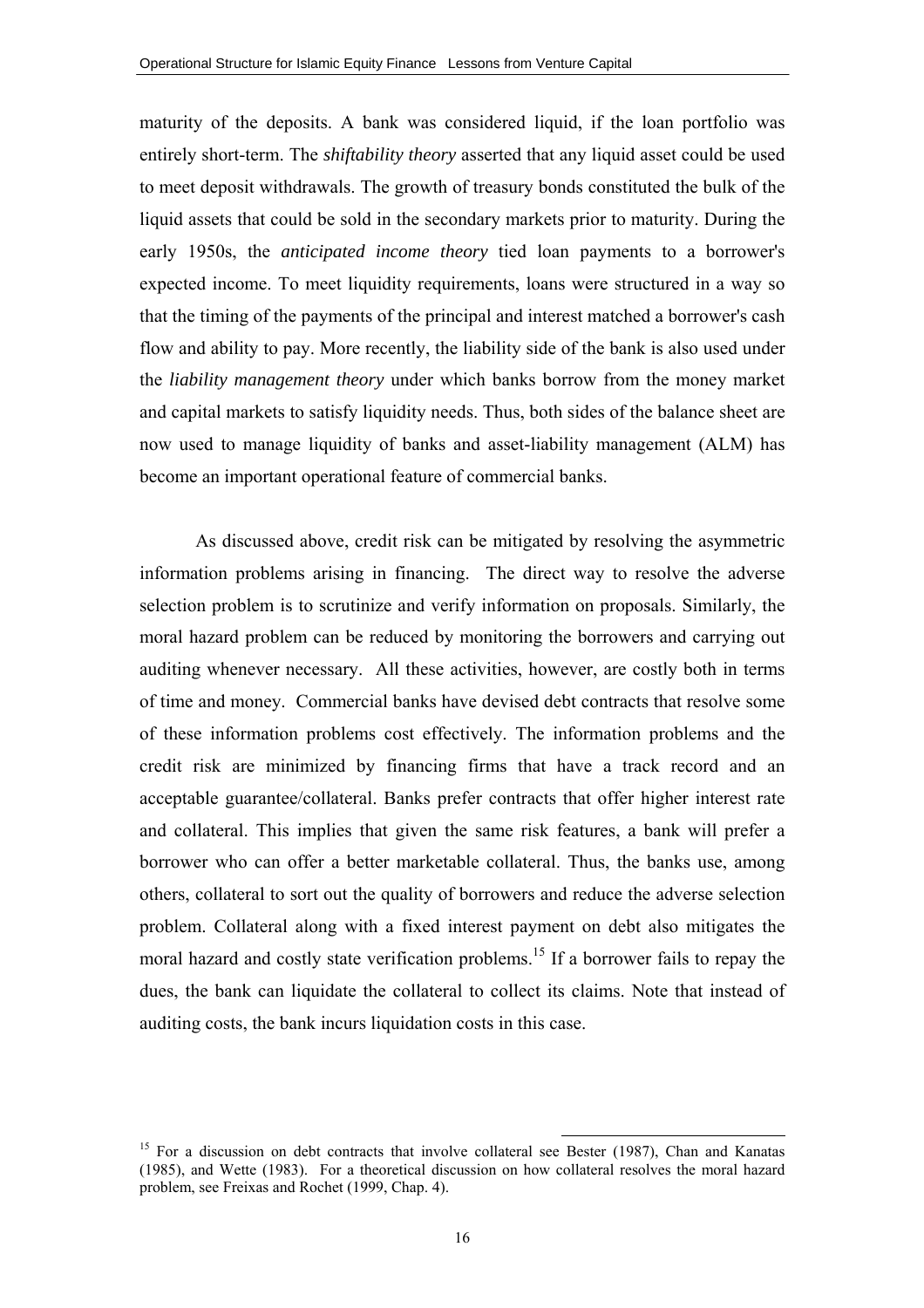Given the characteristics of a debt contract backed by collateral, there is no incentive for the banks to actively participate in the activities of the entrepreneur. Commercial banks "act as sleeping partners in their usual relationship with borrowers" and "ignore the actions the borrowers are taking in order to obtain the highest return" (Friexas and Rochet 1999, pp. 108-9). Given this inactive role, the professional skills that bankers require are mainly related to the management of financial risks inherent in banking operations. Specifically, the bank needs, among others, employees who have the skills to do asset and liability management (ALM) and mitigate the credit risk. Important skills needed in this regard include the ability to assess the quality of the collateral or guarantees and familiarity with loan review and workout procedures. Operational risk in terms of human capital risk will arise if the management and officials of the bank lack these basic banking skills.

# 3.2. Equity Financing Venture Capitalists

It has been argued above that commercial banks use debt contracts to finance firms that have a good track record and an acceptable collateral. This approach minimizes the information related problems of adverse selection and moral hazard. Firms seeking financing from equity funds and venture capitalists are, however, those that cannot raise funds from conventional sources due to the severity of risks and lack of track record and acceptable collateral. Venture capitalists providing funds mainly in the form of equity have devised procedures to mitigate risks inherent in equity financing. Note that due to the high risks involved and the long-term investments of the funds, investors expect the risk-adjusted return on private equity to be higher than risk-adjusted return on other investments (Fenn, et.al. 1995). Given this, the criterion the equity financiers use for making investment decisions is the expected end-value of the project. To understand the operations of venture capital firms we discuss the stages of financing cycle next.

*Raising Funds***:** Venture capital is a limited partnership between managers of the institution and investors, in which the latter provide their funds to the venture capitalists (general partners) on a limited liability basis. Though the general partners tolerate some degree of oversight from the limited partners through an advisory board, the managers, for most part, work without any interference from the investors.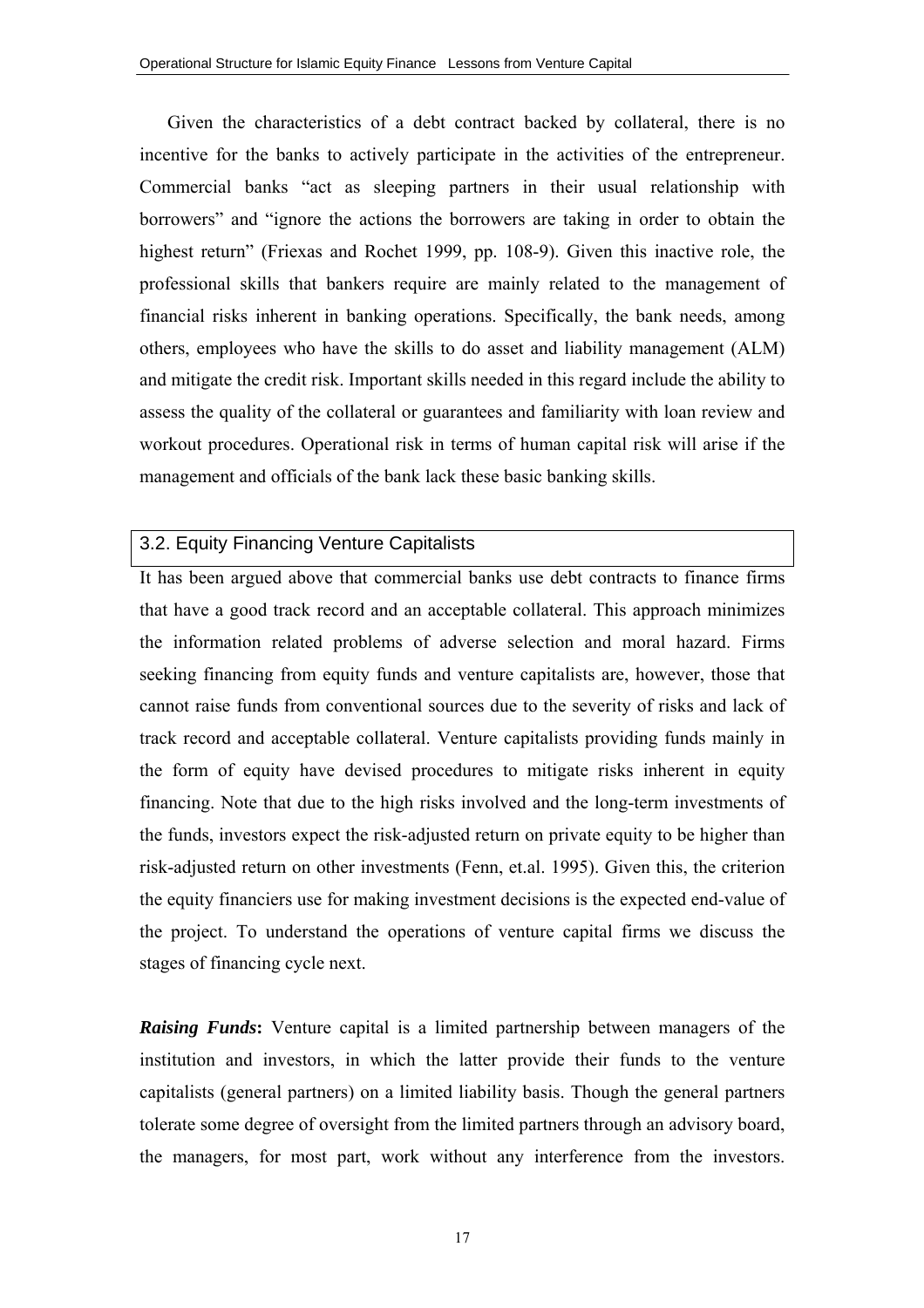Investors lock in their funds for a long period of time with an expectation of a higher rate of return. Venture capital partnerships are usually for specific sectors for limited but long time-periods (7 to 10 years). Reputation, assessment of venture capitalist institution's management skills, and expected rate of return plays important role in mobilizing funds.

*Selecting and Structuring Investments***:** Selecting the right investment projects basically means resolving the adverse selection problem. Venture capital institutions receive a large number of requests for funding and the management sorts out the proposals to pick the promising ones. Fenn et.al. (1995) report that typically venture capitalists choose approximately 1 percent of the applications received. The adverse selection problem can be resolved by collecting as much information as possible in the sorting process. To do this successfully, the proposals pass through different layers of screening. The prospective projects that survive the initial screenings go through a final comprehensive review before the venture capitalist decides to engage in the project. This final all-encompassing review would include visit to the site, meeting with the employees and other stakeholders, the prospects of the product in the markets, etc. Different valuation techniques are used to estimate the worth of the firm at the terminal period of investment.<sup>16</sup>

After a firm is chosen for investment, the next step is to structure a contract that takes care of the business, financial, and governance aspects of operations. Various types of securities, like common stock, convertible preferred stock, and subordinated debt with conversion privileges or warrants are used for investment purposes.17 Many venture capitalists use convertible preferred stocks that have options of converting to common stock (Fenn et. al. 1995 and Lerner and Hardymon 2002). The financial part of the contract outlines, among others, the venture capitalist's share in the total equity of the firm, which in turn determines the share of expected profit.<sup>18</sup> The profit share can be arrived at by the implied rate of return that the financier expects from the deal. In order to have control over the project and protect its interest,

<sup>&</sup>lt;sup>16</sup> For a review of different valuation techniques see Lerner and Hardymon (2002, Chap. 13).<br><sup>17</sup> The compatibility of these contracts with *Shariah* principles, however, needs to be studied.

<sup>&</sup>lt;sup>18</sup> The venture capitalist's ownership share is determined by projecting the portfolio company's value at a future date and then determining the share that gives it the required rate of return (Fenn, et.al 1995, p. 31).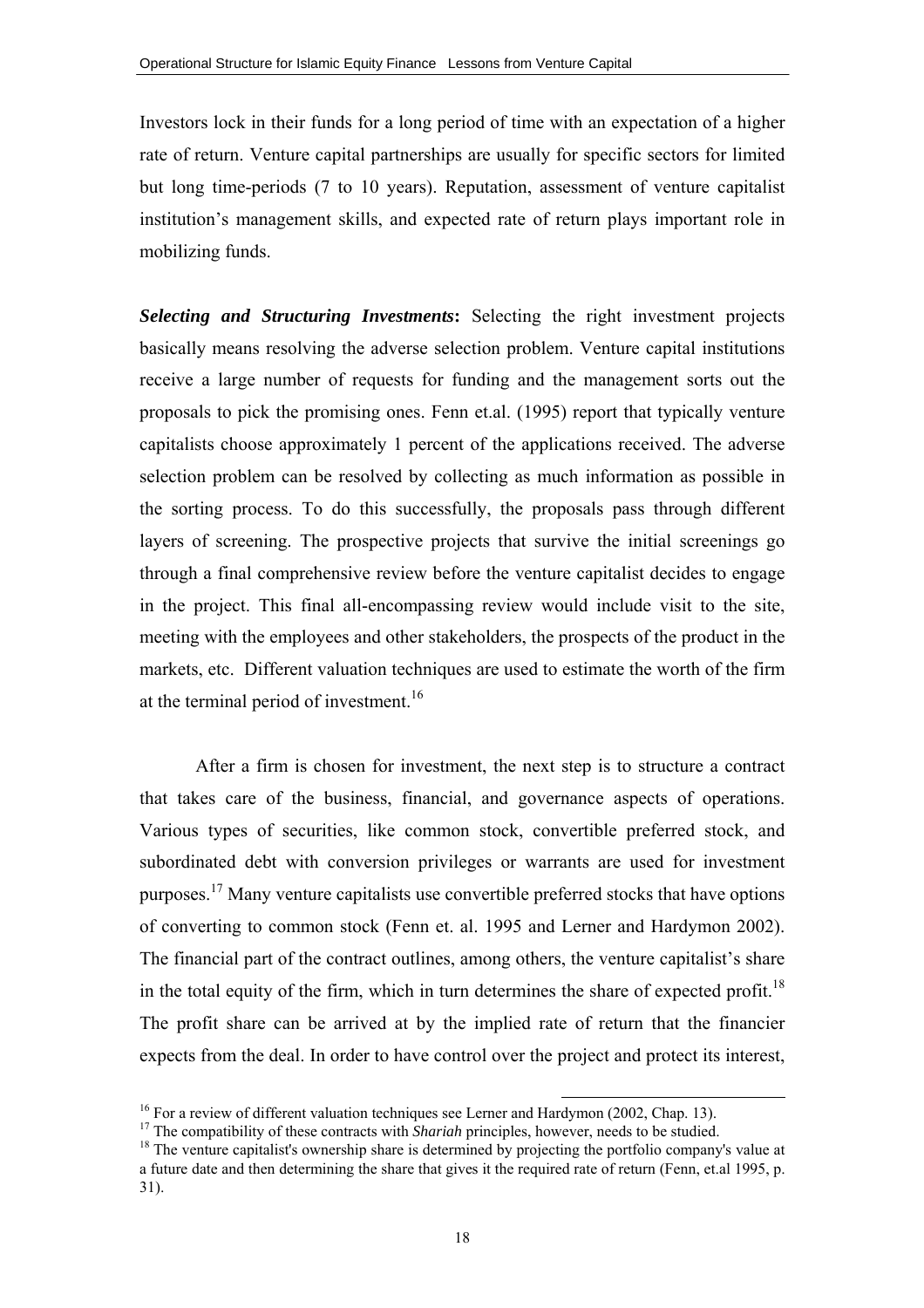the venture capitalist typically has majority share in the firm. The firm is controlled through participation in the board of directors. Financing is usually arranged in successive stages of development of the project. Financing of each stage depends on the performance in the previous one.

On the governance aspects, the contract specifies the managerial incentive structure that would attempt to remedy the managerial moral hazard problem. One way to do this is to have stock ownership included in the compensation package of the managers so that their income is linked to the profitability of the firm. Another component of the incentive structure would be to give the venture capitalists the right to change management in cases of poor performance. This can be done if the venture capital firm has control over the firm. One way of doing so is to have majority ownership in the portfolio company.<sup>19</sup>

*Managing Investments***:** After the investments are made, the venture capitalists play an active role in overseeing the operations and management of the firm. To be profitable, the investor must ensure that value is added to the firm. To do so, the financier not only monitors the firm, but also provides different consulting and managerial inputs. The venture capitalist is aware of the financial condition of the firm and takes appropriate actions when necessary. In cases where performance is not up to expectations, the venture capitalist takes control of the firm and replaces the management. Experience shows that unless venture capitalists have control over the management of the firm, they risk losses (Becker and Hellman 2000). Hellman and Puri (2000) find that venture capitalists promote professionalization in the firms they invest.

*Exiting Investments and Recovering Returns***:** While venture capitalists compensation includes a fixed management fee, the bulk of the income is the performance-related return generated at the time of exiting the investment. Along with adding value to the firm, the means to exit and its timing is an important determinant

<sup>&</sup>lt;sup>19</sup> Other than watertight monitoring mechanism staging investments, venture capitalists also resort to other means to control and minimize the risks. These include vesting and covenants to protect the returns of the investor and have control over the firms they invest in. See Lerner and Hardymon (2002) for a discussion.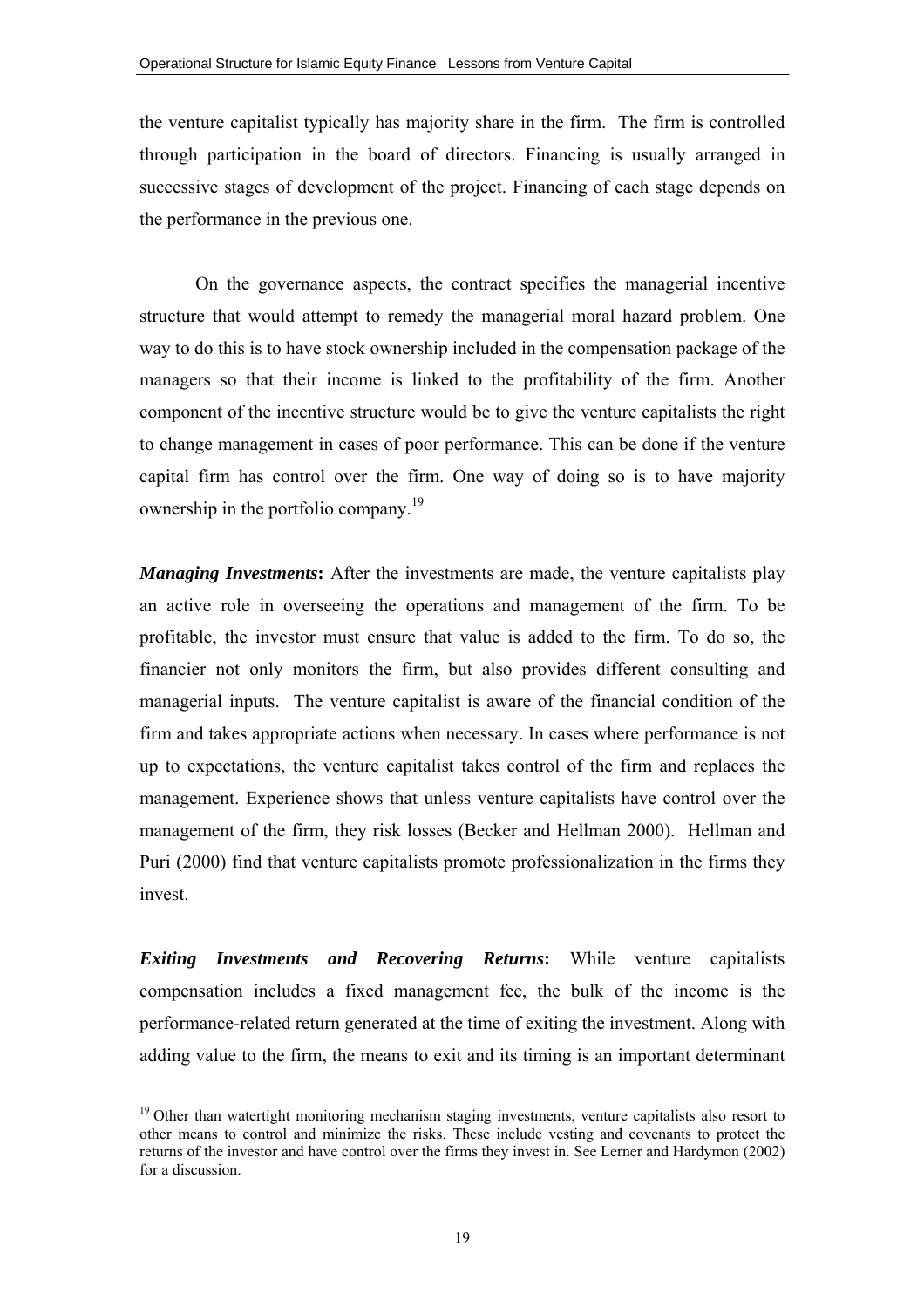of return to investors. As such, an exiting strategy is an integral part of the investment process. Fenn et.al. (1995) outline three possible exit routes that venture capitalists can take. First, the issuance of public offerings (IPOs) through which the venture capital firm sells its shares. Issuing IPOs is preferable to the venture capitalists as it facilitates highest valuation of the firm. However, this option is possible only if there is an efficient stock market in operation. Second exiting strategy is private sale of the firm to some interested buyers. The benefit of this alternative for the venture capitalist is that it gets cash and can terminate its involvement in the firm. The third way to exit is to sell the shares of the investors to the sponsors/managers of the firm. The buyback plan by the firm can be included in the contract so that the venture capitalist can always resort to this alternative, if other alternatives do not materialize.

# 3.2.1. Risks in Equity Financing

Given the different stages of venture financing cycle, we can now discuss the nature of endogenous risks and their resolution by the financiers. When the intermediary invests in a firm, it acts as an active partner in the operations of the firm. Credit risk that venture capitalists face is different from that of the commercial banks as returns on the investment are not predetermined. In case of equity financing, credit risk would be the failure of the financial intermediary to realize its profit share when it is due. As discussed above, venture capital institutions use various strategies to reduce the credit risk. These include, among others, using financial instruments like convertible preferred stocks and providing funds in stages. Other than the profitability of the firm, the return also depends on the exit strategy and timing. Furthermore, the venture capitalists actively participate in the activities of the firm to mitigate the moral hazard and costly verification problems. Compared to traditional banks that mainly try to resolve the credit risk through debt contracts backed by collateral, venture capitalists resolve this risk in a more direct way by engaging with firms in a more direct and comprehensive way.

The nature of liability in venture capital fund and the implications of it on liquidity risk and ALM is different from that of a commercial bank. As funds of investors are locked in for a long period of time, the venture capitalist does not have to actively involve in ALM to maintain enough liquidity to meet the withdrawal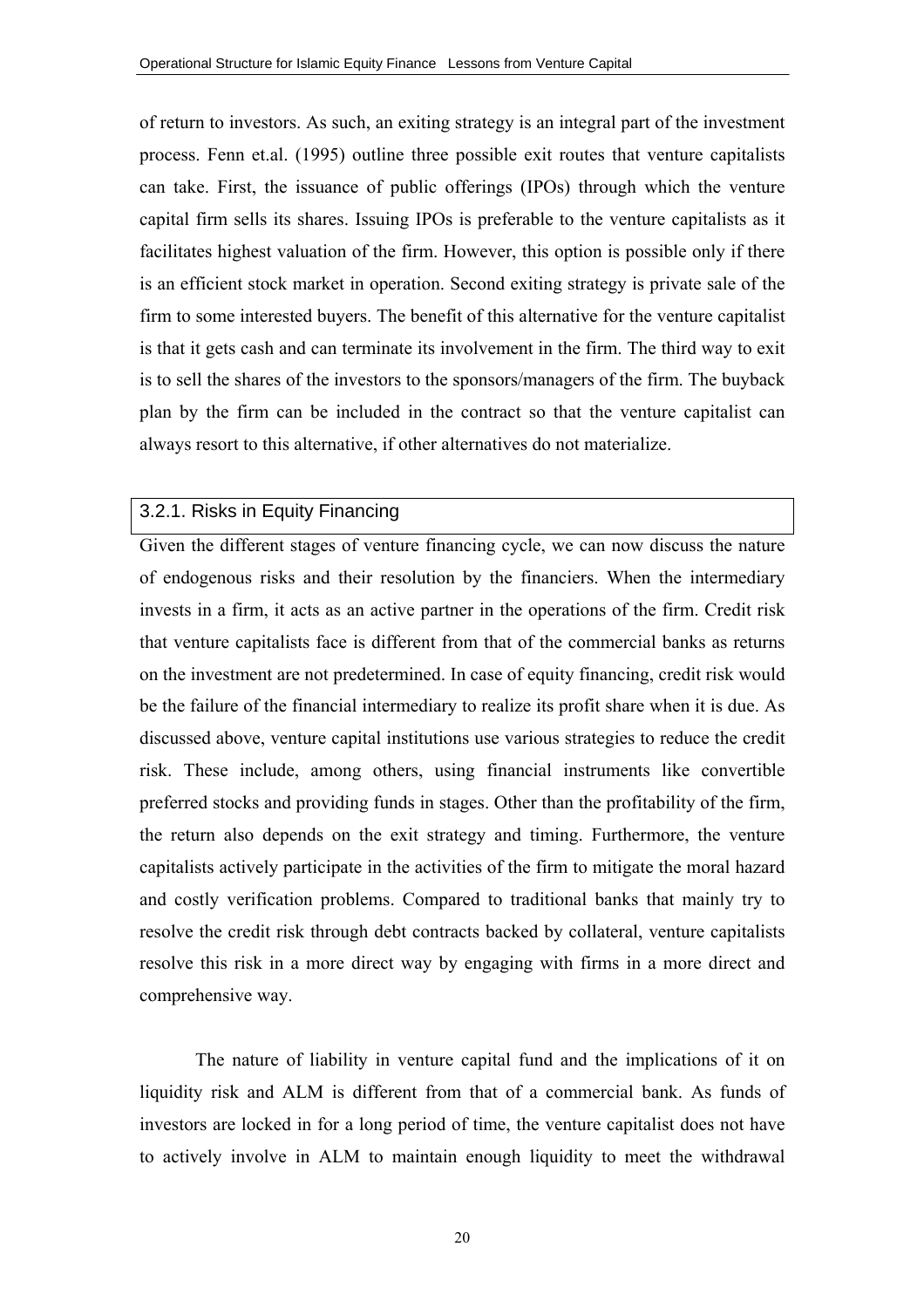demands of the investors. Hence, liquidity risk in venture capital is minimal. Furthermore, venture capitalists engage resources not only to finance firms, but also provide nonfinancial services. These include intensive monitoring and control, providing management assistance and reputational capital (Gilson and Black 1999). Specifically, the venture capitalists study prospective markets and technologies and assist in the management of the firms by providing contacts, knowledge, and skills. They also provide network related to accounting, investment banking, legal issues, and marketing (Davila et.al. 2000 and Cumming and MacIntosh 2001). In other words, equity financing requires skills to manage both financial and business risks. Operational risk in terms of human capital risk will exist, if a financial institution goes into equity financing without these skills and expertise.

| <i>unu Isks</i>                               |                                            |                                                                    |  |  |  |  |
|-----------------------------------------------|--------------------------------------------|--------------------------------------------------------------------|--|--|--|--|
| <b>Features</b> (asset side)                  | <b>Commercial Bank</b>                     | <b>Venture Capital Firm</b>                                        |  |  |  |  |
| Type of Contract                              | Debt                                       | Partnership                                                        |  |  |  |  |
| Participation in the project                  | Passive                                    | Active                                                             |  |  |  |  |
| Control over the entrepreneur                 | Indirect (through covenants)               | Direct (Covenants and Board<br>membership)                         |  |  |  |  |
| Maturity of liabilities                       | Mainly short-term                          | Long-term                                                          |  |  |  |  |
| Maturity of Assets                            | Mixed, mainly short-term                   | Long-term                                                          |  |  |  |  |
| <b>Skills Required</b>                        | Managing financial risks<br>(Basic skills) | Managing financial and<br>business risks (Comprehensive<br>skills) |  |  |  |  |
| <b>Nature of the Financing Cycle</b>          |                                            |                                                                    |  |  |  |  |
| Raising Funds                                 | Deposits                                   | Long-term Equity                                                   |  |  |  |  |
| Selecting & Structuring<br>Investments        | <b>Credit Worthiness</b><br>Collateral     | Prospects of value-added                                           |  |  |  |  |
| Managing Investments                          | <b>Loan Review Procedures</b>              | <b>Active Participation</b>                                        |  |  |  |  |
| Exiting Investments and<br>Recovering Returns | Loan Workouts<br>Liquidation of Collateral | Sale of its Share in the Project                                   |  |  |  |  |
| <b>Risks and their Management</b>             |                                            |                                                                    |  |  |  |  |
| <b>Liquidity Risk</b>                         | Present<br>(Short-term Liability)          | <b>Not Present</b><br>(Long-term Liability)                        |  |  |  |  |
| <b>Credit Risk</b>                            | Nonpayment of dues<br>Value of collateral  | Mismanagement of Project<br>End-value of the project               |  |  |  |  |
| Operational (Human Capital)<br><b>Risk</b>    | Lack of basic banking skills               | Lack of comprehensive skills                                       |  |  |  |  |
| Main Risk Management                          | <b>Asset Liability Management</b>          | Reducing the business and                                          |  |  |  |  |
| Strategy                                      | (ALM)                                      | financial risk of projects                                         |  |  |  |  |

*Table 1: Banks vs. Venture Capital Firm: Main Features, Financing Cycle, and Risks* 

Additional exit risk arises in a failed venture capital investment, if the project is funded by both equity and debt, as the lenders have priority of claim on assets. In this situation, the venture capitalists will get a part of their money back in case of excess liquidation value (an unlikely scenario).<sup>20</sup> The main features of debt and equity

 $20 \text{ I}$  am grateful to one of the anonymous referees for pointing this out.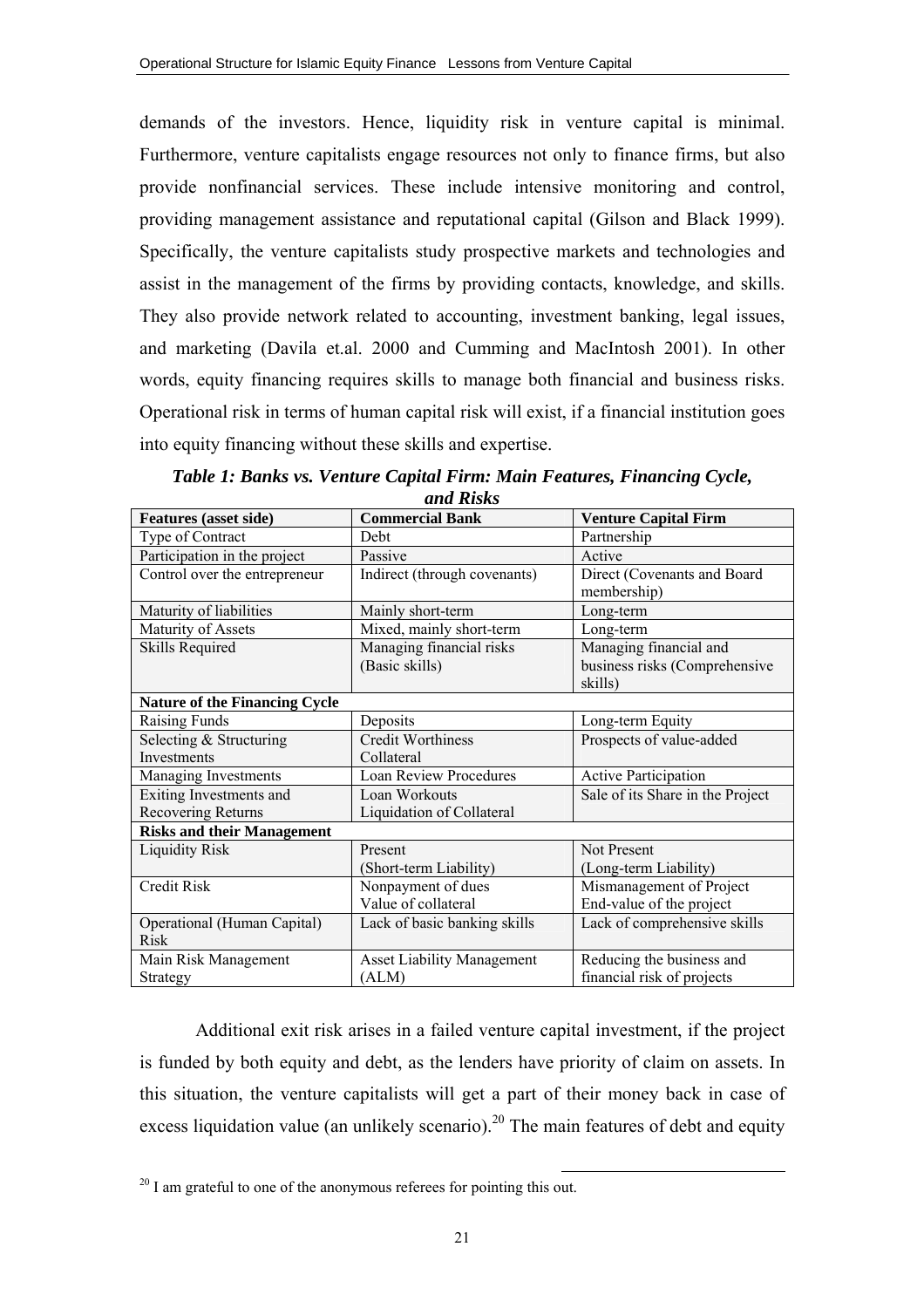based institutions, along with their financing cycle and risk related issues are summarized in Table 1.

#### 4. A Framework of Operational Structures of Financial Institutions

In this section we will examine the operational structure of financial institutions involved in debt and equity financing. The operational structure entails the main elements of the activities and operations of an organization that is related to the achievement of its objective function. As the objective of financial institutions is to maximize the profit by mainly managing risks in financing, the organizational structure of financial institutions will include various aspects of the financing cycle, the nature of risks arising in financing, and strategies to manage them. We assume that the objective function of financial institution is to maximize the profit with the least risk. Specifically, the objective function of financial institutions can be stated as the maximization of the risk-adjusted expected profit  $\Pi_r=(\Pi/\sigma)$ , where  $\Pi$  is the expected profit and  $\sigma$  is the risks facing the financial institution. As noted earlier, the risks considered are endogenous ones only (viz. liquidity, credit, and operational risks). Before discussing the variables that affect the objective function and how they relate to the financial cycle and risks of financing, we outline the assumptions that will be used in the analysis. These are as follows:

- 1. Equity financing is tied to long-term projects and debt financing has shorterterm maturity.
- 2. A 'maturity premium' is attached to longer-term assets/liabilities. Longer-term assets/liabilities pay higher rate of return compared to those which are shortterm. The rate of return on deposits are positively related to their maturity not only due to the time value but also because of the usually positively sloped yield curve (Rose 1999, p. 391).<sup>21</sup> One reason why long-term investments are given higher rates is the liquidity premium that compensates for the price risk. The longer the holding period, the greater the uncertainty of the price at which the asset can be sold affecting liquidity (Bodie et.al. 1996, p. 434).

<sup>&</sup>lt;sup>21</sup> For example, the interest paid by small banks ranged from 2.77 percent for interest-bearing checking accounts to 5.63 percent for certificates of deposits of under \$100,000. The corresponding figures are 2.06 percent and 5.55 percent for larger banks (Rose 1999, p. 395).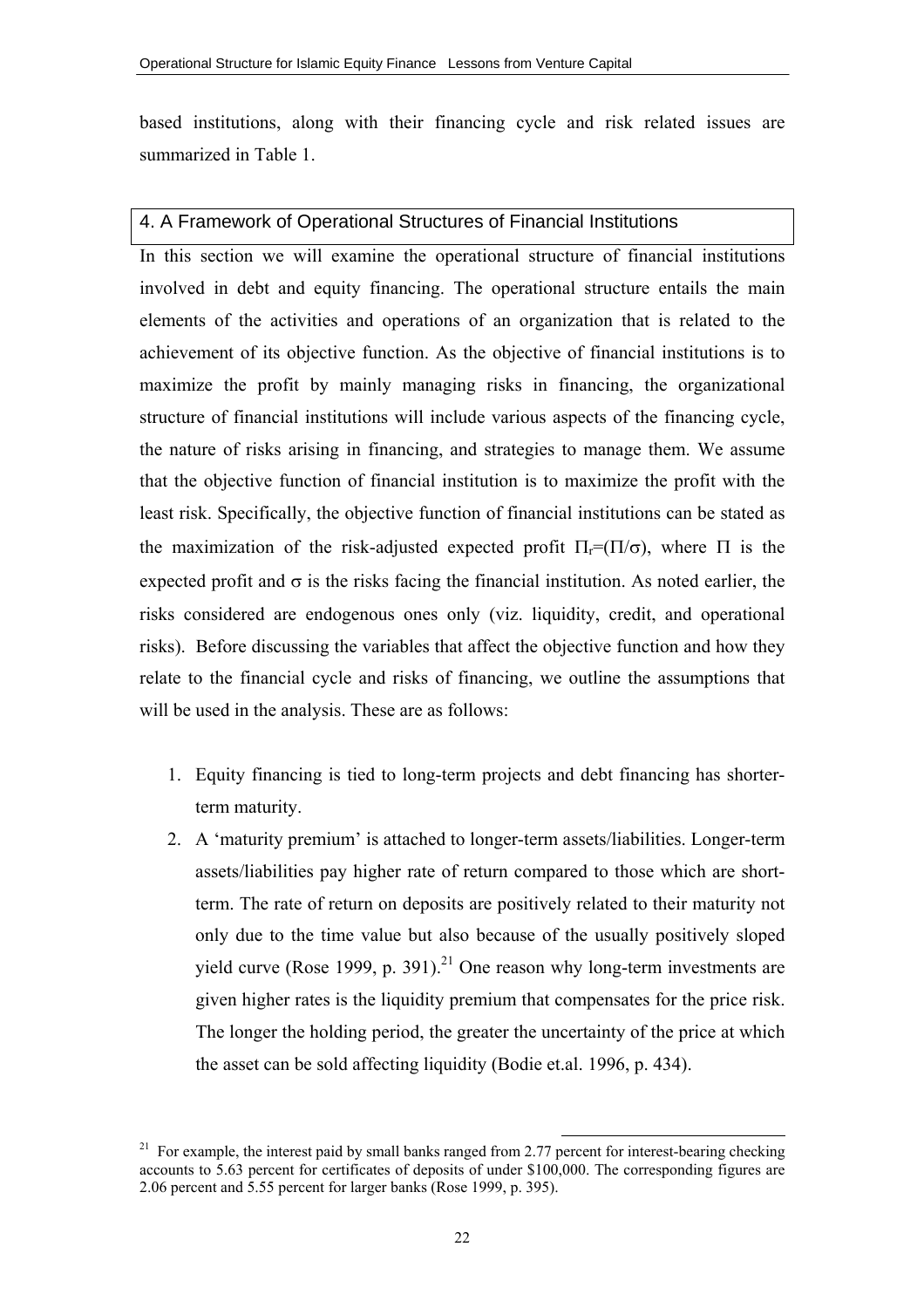- 3. The risk-adjusted rate of return on equity financing is higher than that of debt financing. Historically, it has been observed that the average rate of return on stocks is greater than that on long-term government bonds, which in turn is more than the return on short-term treasury bills. Like stocks, the rate of return on private equity is also greater than that on debt instruments.<sup>22</sup>
- 4. Control and monitoring of assets are costly. Specifically, robust monitoring and control would involve more costs than doing so in a weaker way.
- 5. Comprehensive skills (to manage business and financial risks) are scarce and costlier than basic skills (to manage financial risks only).

For a financial intermediary, the risk-adjusted expected profit is a function of following variables:

$$
\Pi_{\mathbf{r}} = \mathbf{f}(M, T_d, T_a, K, R, H),\tag{1}
$$

where,

| <b>Variable</b>    | <b>Interpretation</b>                                                                                            |
|--------------------|------------------------------------------------------------------------------------------------------------------|
| $M = (m_e, m_d)$   | Modes of financing $(m_e$ -equity, $m_d$ -debt)                                                                  |
| $T_d = (l_d, s_d)$ | Maturity of liabilities $(l_d$ -long-term, $s_d$ - short-term)                                                   |
| $T_a = (l_a, s_a)$ | Maturity of assets $(l_a$ -long-term, $s_a$ -short-term)                                                         |
| $K = (k_r, k_w)$   | Monitoring and control of the assets $(k_r$ -robust, $k_w$ -weak).                                               |
| $R=(r_e,r_d)$      | End-value returns ( $r_e$ -ease to dispose assets/collateral, $r_d$ -<br>difficult to dispose assets/collateral) |
| $H = (h_c, h_b)$   | Expertise and skills $(h_c$ -comprehensive, $h_b$ - basic)                                                       |

We first link the variables listed above to the different stages of the financial cycle discussed in Section 2 and then examine their implications for different risks. While maturity of liabilities  $(T_d)$  relates to *Raising Funds* in the financing cycle, maturity of assets (*Ta*) and modes of financing (*M*) are associated with *Selecting and Structuring Investments*. Similarly, monitoring and control of assets (*K*) has to do with

<sup>&</sup>lt;sup>22</sup> Bodie et.al (1996) shows that over the period 1926-1993, the average rate of return was 12.31 percent on stocks, 5.35 percent on government bonds, and 3.73 percent on treasury bills. Estimates for a sample of 30 liquidated venture capital firms during the period 1969-82 shows a mean return of 18.2 percent Fenn et.al (1995). Similarly, the average return of venture capital firms that were established in 1982 and still active in 1989 is estimated to be 17.6 percent (Gompers and Lerner, 2000, p. 92). Empirically it has been found that rate of return on equity is much higher than can be explained by the risk-premium. This is termed as the 'equity premium puzzle' in the literature. See Kocherlakota (1996) and Mehra and Prescott (1985) for a discussion on equity-premium puzzle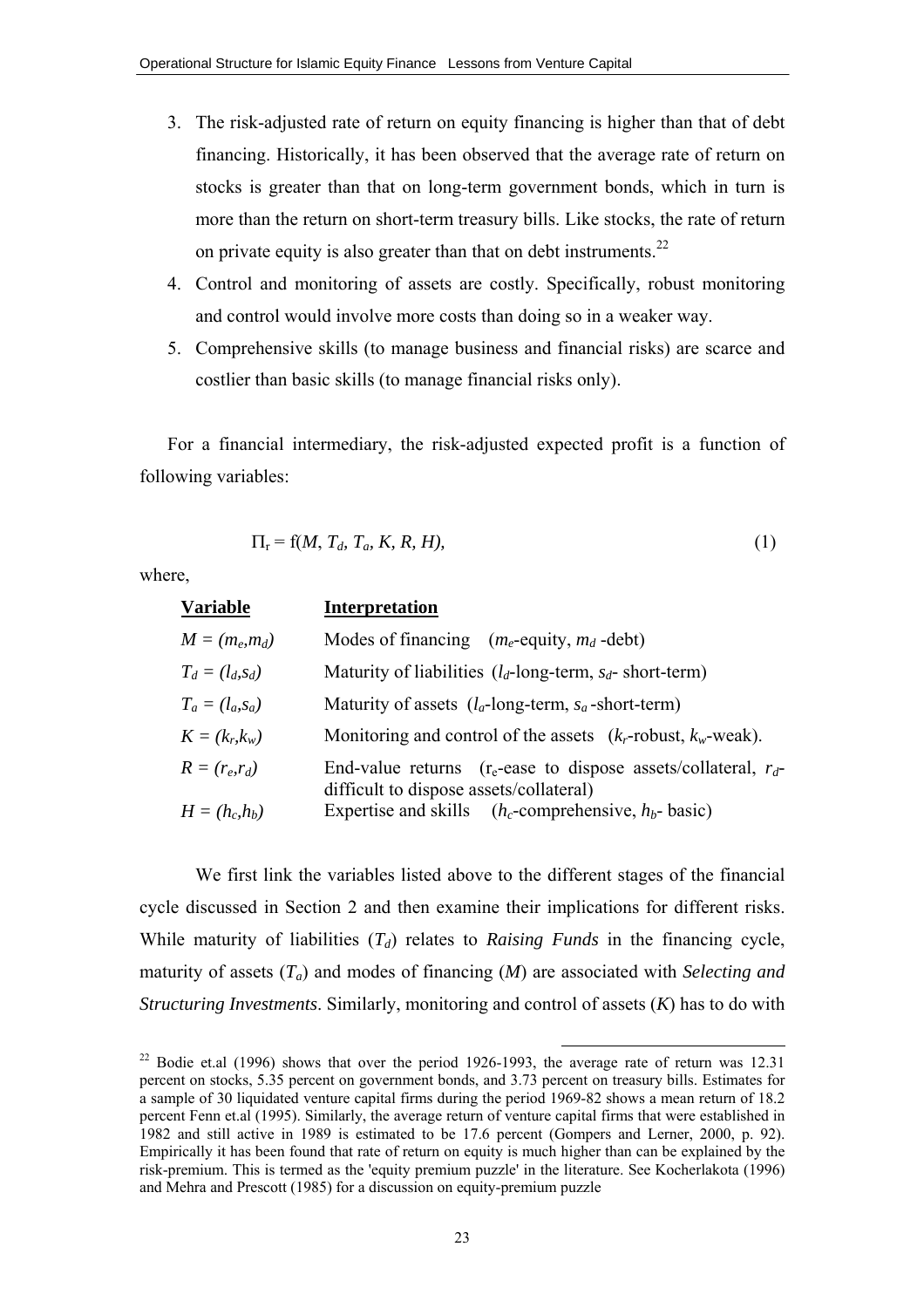*Managing Assets* and end-value returns (*R*) is linked to the *Exiting Investments and Recovering Returns* of the financing cycle. Note that the ease/difficulty of disposing assets will, to a large extent, depend on the legal and financial environment in which the financial institution operates. For example, ensuring property rights and their quick recognition under the legal system implies cost-effective transfer of assets when needed. The details of the relationship between the variables and the risk-adjusted expected profit are discussed below.

Longer-term maturity of the liabilities  $(l_d)$  increases the cost of funds and affects the expected profit negatively. Similarly, holding assets for longer-term (*as*) has positive impact on the profitability of the financial institution, as the expected return from these assets is higher. The relationship between the maturities of the liabilities  $(T_d)$  and assets  $(T_a)$  determines the *liquidity risk* facing a financial institution. Specifically, when short-term liabilities are used to finance long-term assets  $(s_d, l_a)$ , there is a mismatch between the maturity of the assets and liabilities. In this case, the liquidity risk increases affecting the risk-adjusted expected profit adversely. In all other combinations [i.e.  $(l_a, l_a)$ ,  $(s_d, s_a)$ ,  $(l_d, s_a)$ ], the liquidity risk will be small.

 The nature of credit risk and the resulting impact on the risk-adjusted expected profit will depend on the mode of financing used (*M*), the ability of the financial institution to tackle the moral hazard problems by monitoring and exerting control over the assets (*K*), and the final recovery of the returns (*R*). As discussed above, debt financing  $(m_d)$  requires relatively weaker monitoring and control of the assets  $(k_w)$ . In case of default, returns are recovered by liquidating the collateral. Realizing the value of the collateral will depend on the ease with which it can be sold (*re*). Equity financing  $(m_e)$ , however, requires robust monitoring and control  $(k_r)$  to mitigate the credit risk. The recovery of funds would be ensured, if exit through the sale of its shares is easy  $(r_e)$ . Stronger control of assets affects profitability adversely as monitoring is costly both in terms of man-hours and investment in bank's capability to restructure the finally distressed firm. If equity financing is done with weak control on assets  $(k_w)$  and difficulty of disposing the asset  $(r_d)$  then the credit risk increases reducing the risk-adjusted expected profit. Note the role of the end-value returns (*R*) in the two modes of financing. While in debt contracts, banks may be concerned about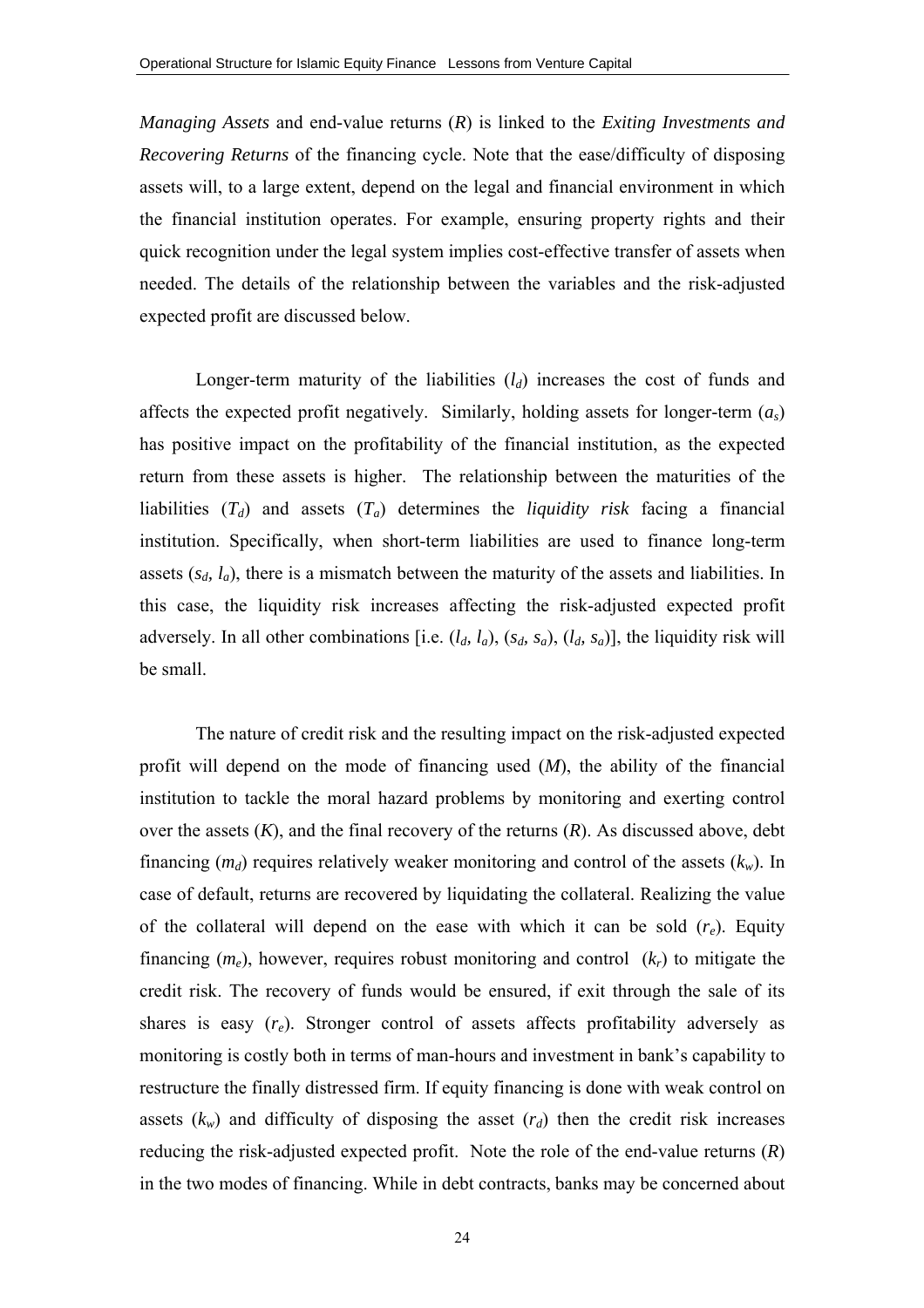the ease/difficulty of disposing assets occasionally (i.e., in case of default), in case of equity financing, the financial institutions need to be concerned with this variable all the time as they have to deal with disposing the assets as a matter of practice. The variable *R*, however, depends on the legal framework and the existence of certain financial institutions/markets that are not in the control of individual financial institution.

Finally, if the management lacks the appropriate skills (*H*) to run the business of financing in terms of managing the relevant (credit and liquidity) risks, then the operational risk of the financial institutions increases and the risk-adjusted expected profit will decline. Specifically, operational risk arises when there is a mismatch between the mode of financing and the skills required to minimize the risks associated with it. As discussed earlier, debt financing  $(m_d)$  requires banking skills needed to manage financial risks. Equity financing  $(m_e)$ , however, requires more comprehensive banking, business, and project related expertise to mitigate both financial and business risks. We call the former skills related to banking as basic  $(h<sub>b</sub>)$  and the ones required for equity financing as comprehensive  $(h<sub>c</sub>)$ . The comprehensive skills  $(h<sub>c</sub>)$  are costlier than basic skills  $(h_b)$  as the former requires professionals with varied different backgrounds that are relatively more scarce. If a financial institution uses equity financing, but does not have human resources who can assess, monitor, control, and sell the projects efficiently, then the risk-adjusted expected profit may be adversely affected due to operational risk.

#### 5. Complementarity and Operational Structures

In order to comprehend the relationship between operational structure and the use of different modes of financing, we discuss the complementary factors that must exist in a financial institution to enable it to manage the risks associated with the financial instruments. In this section, we first define the concept of complementarity and then discuss the operational structures necessary to manage the risks arising in equity and debt financing.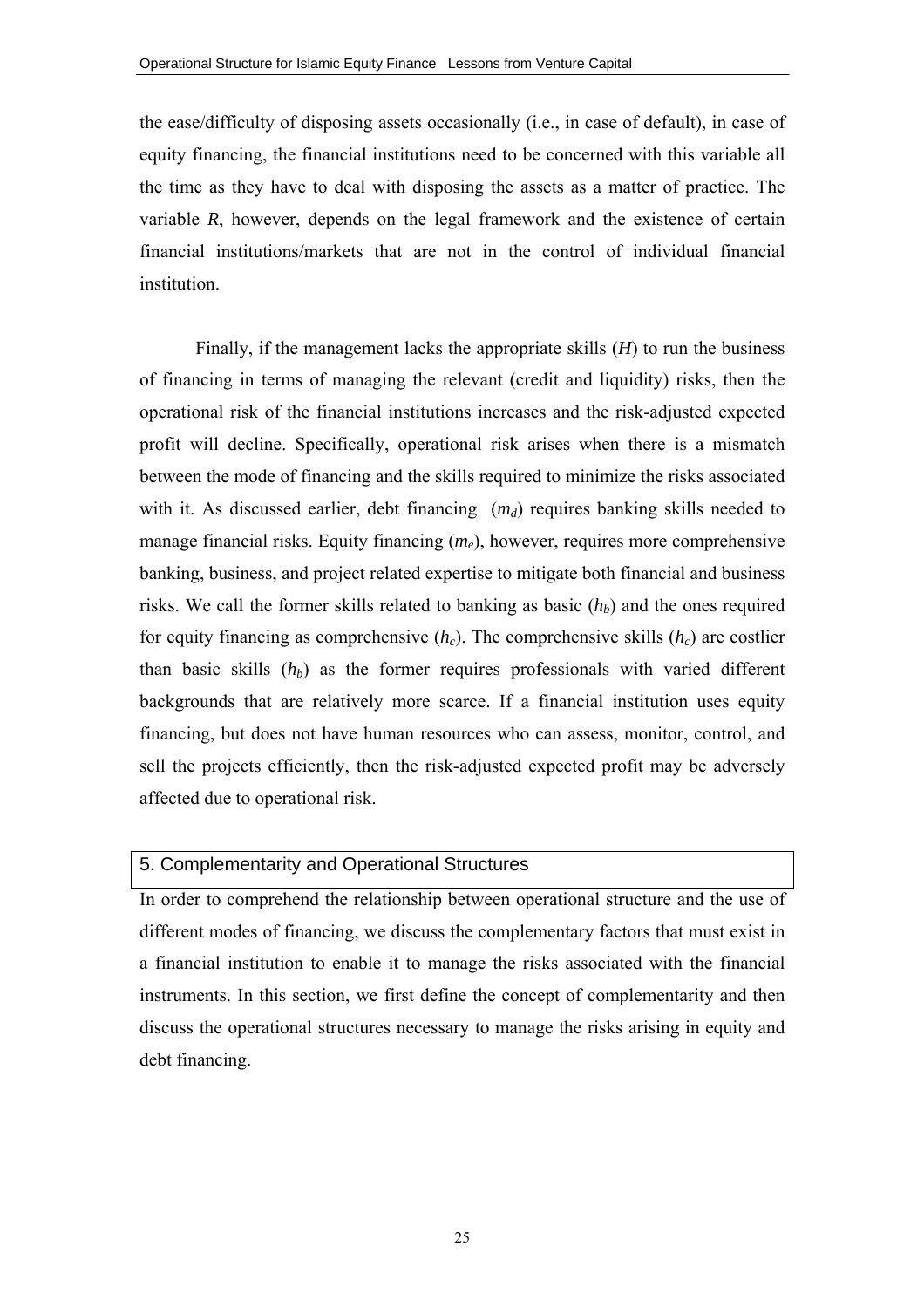#### 5.1. Complementaritv<sup>23</sup>

The concept of complementarity goes back to Edgeworth who defined two activities to be complements, if and only if, increasing the level of one activity leads to a higher marginal return from increasing the level of the other activity. Note that complementarity is not used in its traditional narrow sense relating to inputs, but in a broader sense relating to 'groups of activities' (Milgrom and Roberts 1990, p. 514). Complementarity exists when "elements of a system reinforce each other in terms of contributing to the functioning of the system" (Hackethal and Tyrell 1998). An institution or system that entails strong complementarities of different aspects of its operations will not be able to achieve the benefits by changing only few elements of the system.<sup>24</sup> A fully coordinated change of all the complementary elements are needed to make the change successful and achieve the goals of the institution.

To understand the concept of complementarity, assume  $f(x, y)$  to be a monotonic function with  $x_1 > x_0$  and  $y_1 > y_0$ . In general, complementarity indicates that effect on the value of  $f(.)$  is smaller when *x* is changed without changing *y* than when both *x* and *y* are changed together. We can distinguish between weak and strong complementarity as follows.<sup>25</sup> Weak complementarity between x and y would exist when the following condition is fulfilled:

| (2a)<br>$f(x_0, y_0) \leq f(x_1, y_0) \leq f(x_1, y_1).$ |
|----------------------------------------------------------|
|----------------------------------------------------------|

The variables *x* and *y* would be strong compliments when the following condition holds good.

$$
f(x_1, y_0) < f(x_0, y_0) < f(x_1, y_1).
$$
 (2b)

 $23$  The concept of complementarity is largely adopted from Hackethal and Tyrell (1998) and Milgrom and Roberts (1990 and 1995).

<sup>&</sup>lt;sup>24</sup>See Becker and Hellman (2000), Milgrom and Roberts (1990, 1994, 1995) and Hactethal and Tyrell (1998) for a discussion on the application of complementarity to systems and institutions.

 $\frac{25}{25}$  Lattices are used to define complementarity when discrete numbers are used. The general definition of complementarity using lattices is given in Appendix A. See Kolman et. al. (2000) for discussion on lattices and complementarity. I am grateful to an anonymous referee for providing simple definition of weak and strong complementarities used in this paper.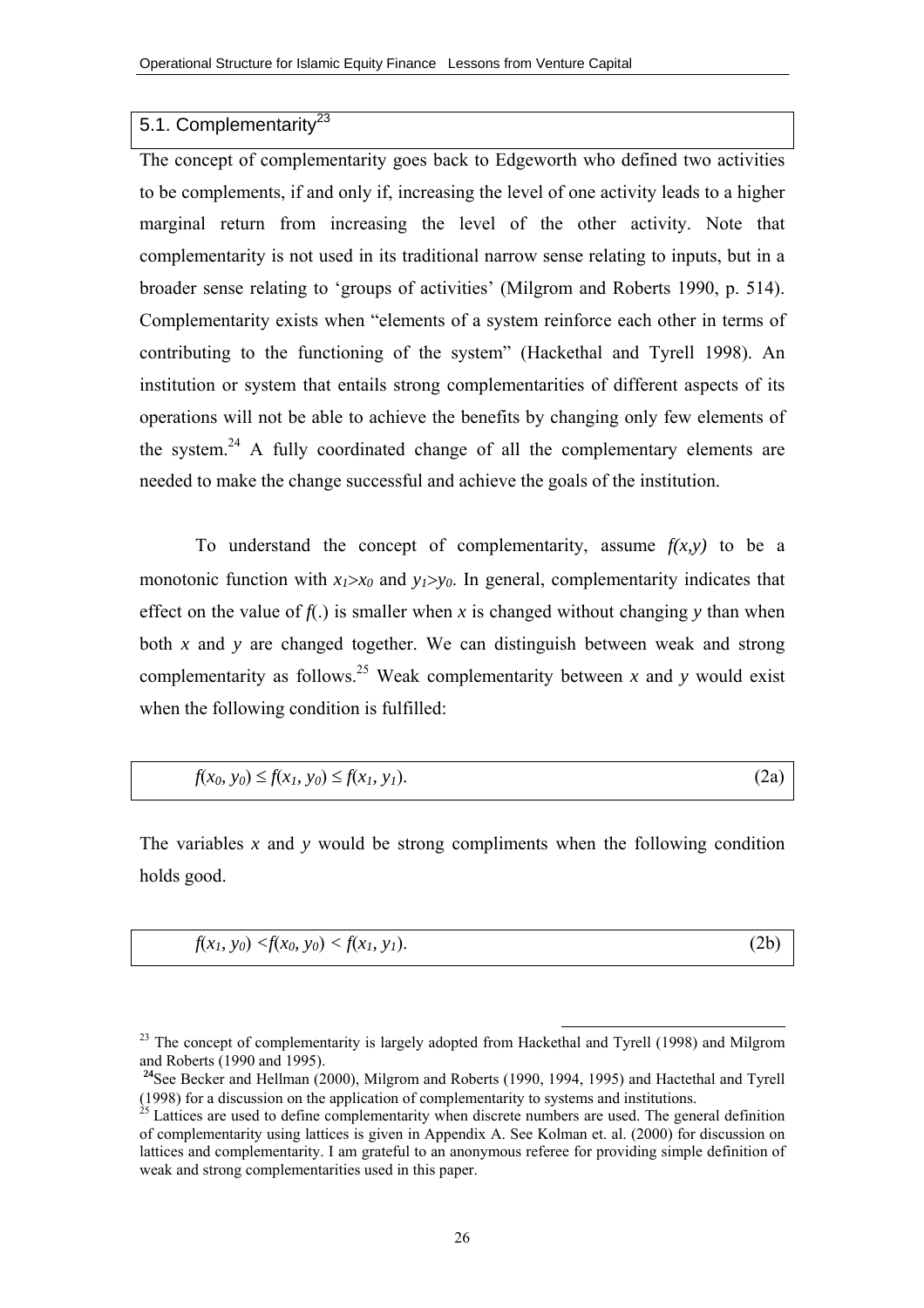That is, the effect on the function  $f(x)$  is negative when one variable changes with the other remaining constant. As negative number is less than a positive one, the general condition of complementarity that the marginal change in the function  $f(.)$  when one variable changes is less than when both variable changes still holds.

Following Hackethall and Tyrell (1998), we use the concept of strong complementarity defined above in our analysis. Figure 1 depicts a function that fulfills strong complementarity. To keep the example simple, let the components of the vector  $(x, y)$  (i.e., *x* and *y*) take values of 0 and 1. Figure 1 shows that for  $x_0=0$ ,  $y_0=0$ , the value of the function is  $F_1$ . This represents  $f(x_0, y_0)$  in Equation 2b. When *x* is increased to 1  $(x_1=1)$  keeping y unchanged at  $y_0=0$ , the value of function decreases to  $F_2(f(x_1, y_0))$  in Equation 2b). Similarly, when y is increased to  $y_1=1$  keeping  $x_0=0$ , the value of the function is  $F_3$ . With  $x_1=1$ ,  $y_1=1$ , we achieve  $F_4$  (corresponding to  $f(x_1, y_1)$ ) in Equation 2b).





# 5.2. Complementarity and Operational Structure for Different Modes of Financing

As mentioned above, the operational structure of financial institutions entails the factors that affect the nature and process of the financing cycle with special reference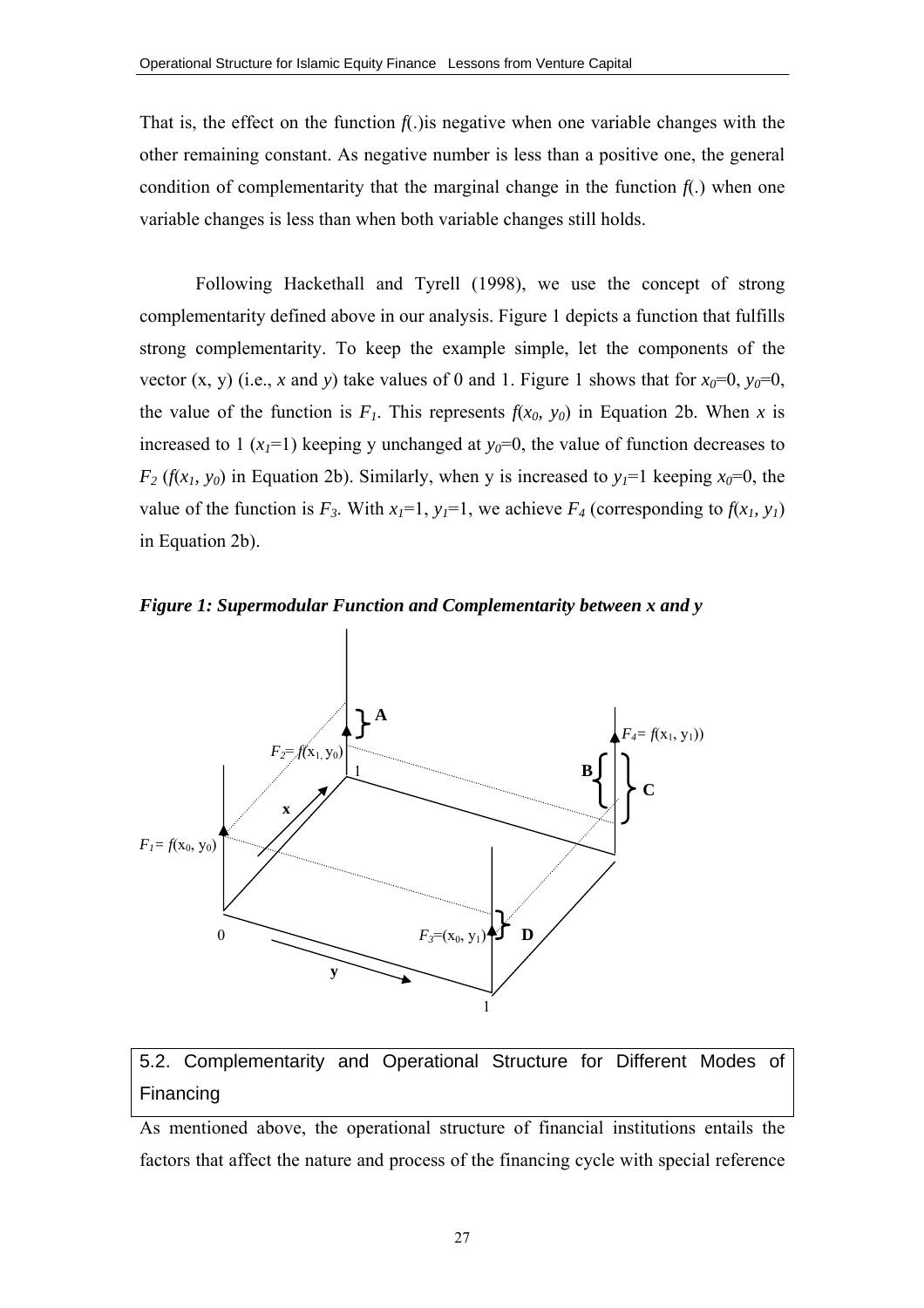to management of risks arising in intermediation. In particular, we discuss the nature of liquidity, credit, and operational risks in financing and their implications on the risk-adjusted profitability of financial institutions under different modes of financing. We point out the variables and optimum operational strategies that are complementary in the management of these risks. We have assumed that equity premium exists, implying the risk-adjusted expected profit is greater than that of debt financing. The returns from equity financing are, however, generated when all the factors that can mitigate the risks arising in equity financing are in place. In our discussions, we take debt financing as benchmark and examine the implications of equity financing relative to this case.

#### 5.2.1. Liquidity Risk

As pointed out above, liquidity risk appears when there is a mismatch between the maturity of the liabilities and assets of a financial institution. We assumed that while equity financing requires long-term commitment, debt financing involves short-term maturities. To finance assets using equity modes on financing, the liabilities need to be of long-term maturity to avoid liquidity risks. Thus, there is a complementary relationship between the maturities of assets and liabilities. This is shown in Figure 2 below.



#### *Figure 2: Complementarity and Liquidity Risk*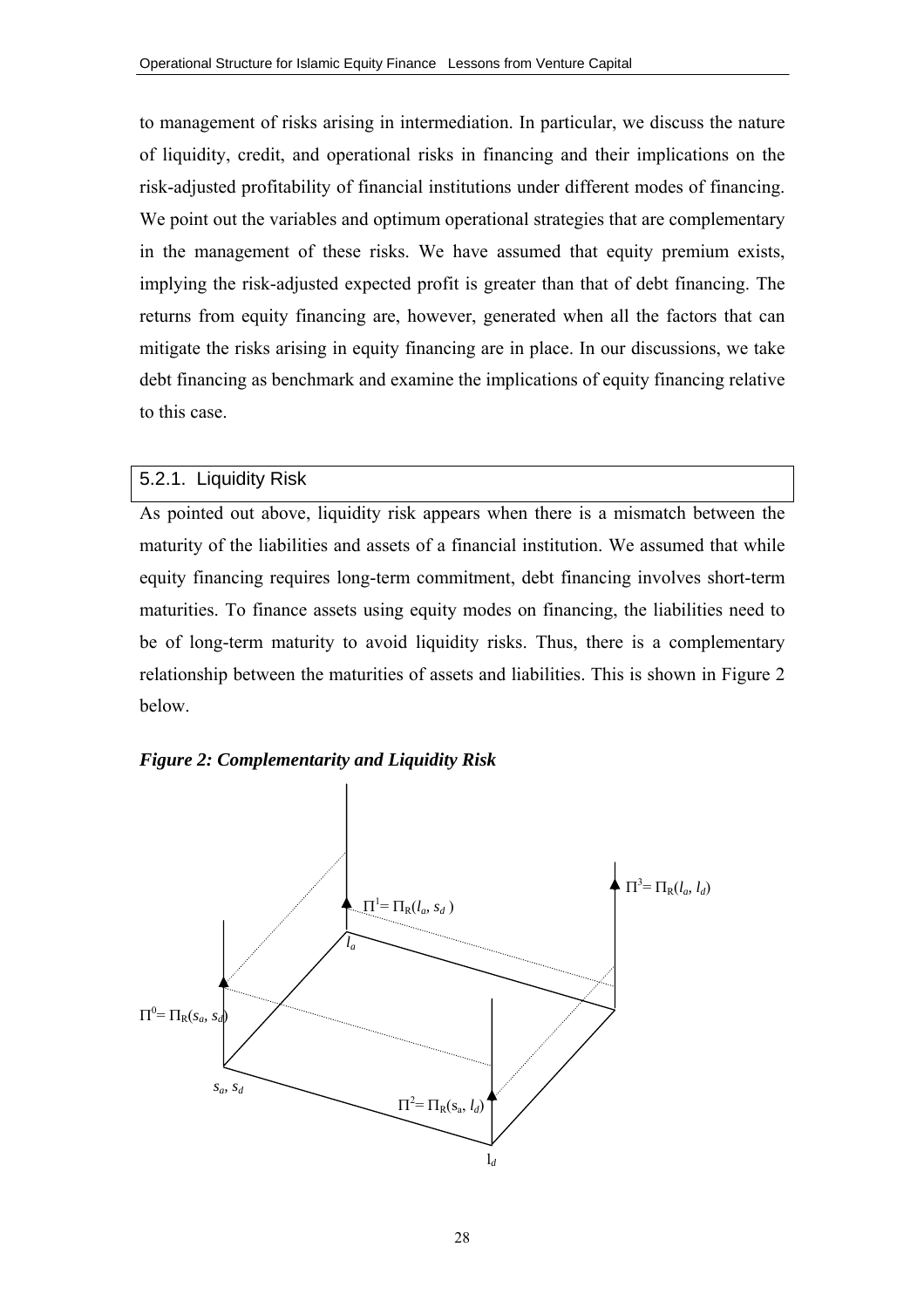We start with the benchmark case of debt financing. With short-term liabilities and short-term assets, the risk-adjusted profit of debt financing is shown at  $\Pi^0 = \Pi_R(s_a, \theta_a)$  $s_d$ ) in Figure 2. If the liabilities are long-term  $(l_d)$ , while the assets are short-term debt (*sa*), then the profitability of the financial institution is reduced, as the financial institution has to pay a maturity premium on the former without gaining from the latter. This is shown by  $\Pi^2 = \Pi_R(s_a, l_d)$  in Figure 2. Similarly, if the liabilities are shortterm, but the assets have long-term maturity, then the risk-adjusted profit declines as liquidity risk increases. This lowers the risk-adjusted profit as shown by  $\Pi^1 = \Pi_R(l_a, s_d)$ in Figure 2. If the financial institution can invest in assets for longer terms (i.e., equities) that are financed by long-term liabilities, then the risk-adjusted profit for the bank increases to  $\Pi^3 = \Pi_R(l_a, l_d)$  in Figure 2. Note that  $\Pi^3 > \Pi^1$  as risk-adjusted profit is higher for equities than debt due to the equity premium.

The above analysis shows that risk-adjusted profit decreases due to increased liquidity risks if a financial institution invests in assets that have long-term maturity with short-term liabilities. As banks deal mainly with deposits that are short-term  $(s_d)$ , complementarity between assets and liabilities indicates that it is optimum (in terms of risk-adjusted profit) to use assets that have relatively short-term maturity. Complementarity also implies that the funds should be available for investment for longer periods of time in order to use equity financing.

#### 5.2.2. Credit Risk

We now examine the complementary factors required for managing credit risk under different modes of financing. Credit risk was the one arising when the counterparty would fail to meet its obligations timely and fully in accordance with the agreed terms. There are two aspects of managing the credit risk after the investments are made. First, reducing the moral hazard problem by monitoring/controlling assets to prevent deterioration of their value. Second, ensuring the returns from investment at the conclusion of the transaction by disposing of the asset at the highest possible price at an appropriate time.

The complementary relationship between modes of financing and control and monitoring of assets is shown in Figure 3. We start with the benchmark case in which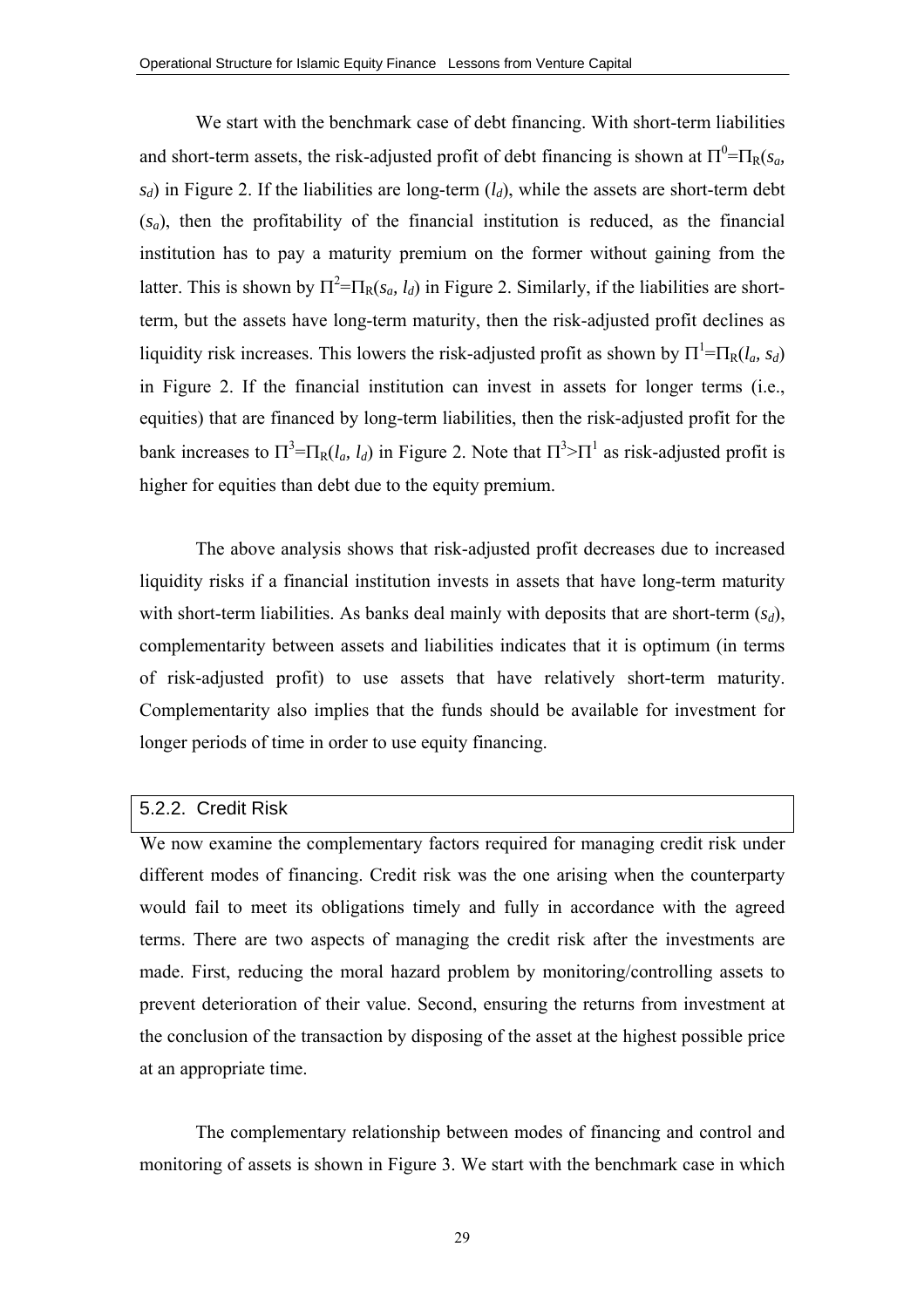debt financing  $(m_d)$  occurs with weak monitoring and control of assets  $(k_w)$ . Figure 3 shows that this combination gives a risk-adjusted profit of  $\Pi^0 = \Pi_R(m_d, k_w)$ . If there is robust monitoring and control of assets  $(k_r)$  under a debt contract  $(m_d)$ , the cost of monitoring increases without any additional increase in the returns from the debt. This will reduce the risk-adjusted profit to  $\Pi^1 = \Pi_R(m_d, k_r)$  as shown in Figure 3. Similarly, if the financial institution uses equity financing (*me*) with weak monitoring and control ( $k_w$ ), risk-adjusted profit decreases to  $\Pi^2 = \Pi_R(m_e, k_w)$ . This is because the credit risk increases as the probability of the moral hazard problem increases. When equity financing  $(m_e)$  is combined with strong monitoring and control  $(k_r)$ , the financial institution can reap the equity premium  $\Pi^3 = \Pi_R(m_e, k_r)$  by mitigating the moral hazard problem associated with equity financing.





The other complementary factor that determines the profitability relates to the ability to exit investments with ease to reap returns. In debt contracts, credit risk is mitigated by, among others, monitoring to ensure that the terms of the loan contract are followed and the value of the collateral remains intact. Only in cases of default, the bank liquidates the asset in which case the ease/difficulty of doing so is important. In case of equity financing, however, credit risk is minimized by actively engaging in the improvement of the assets and recovering returns through the sale of its share in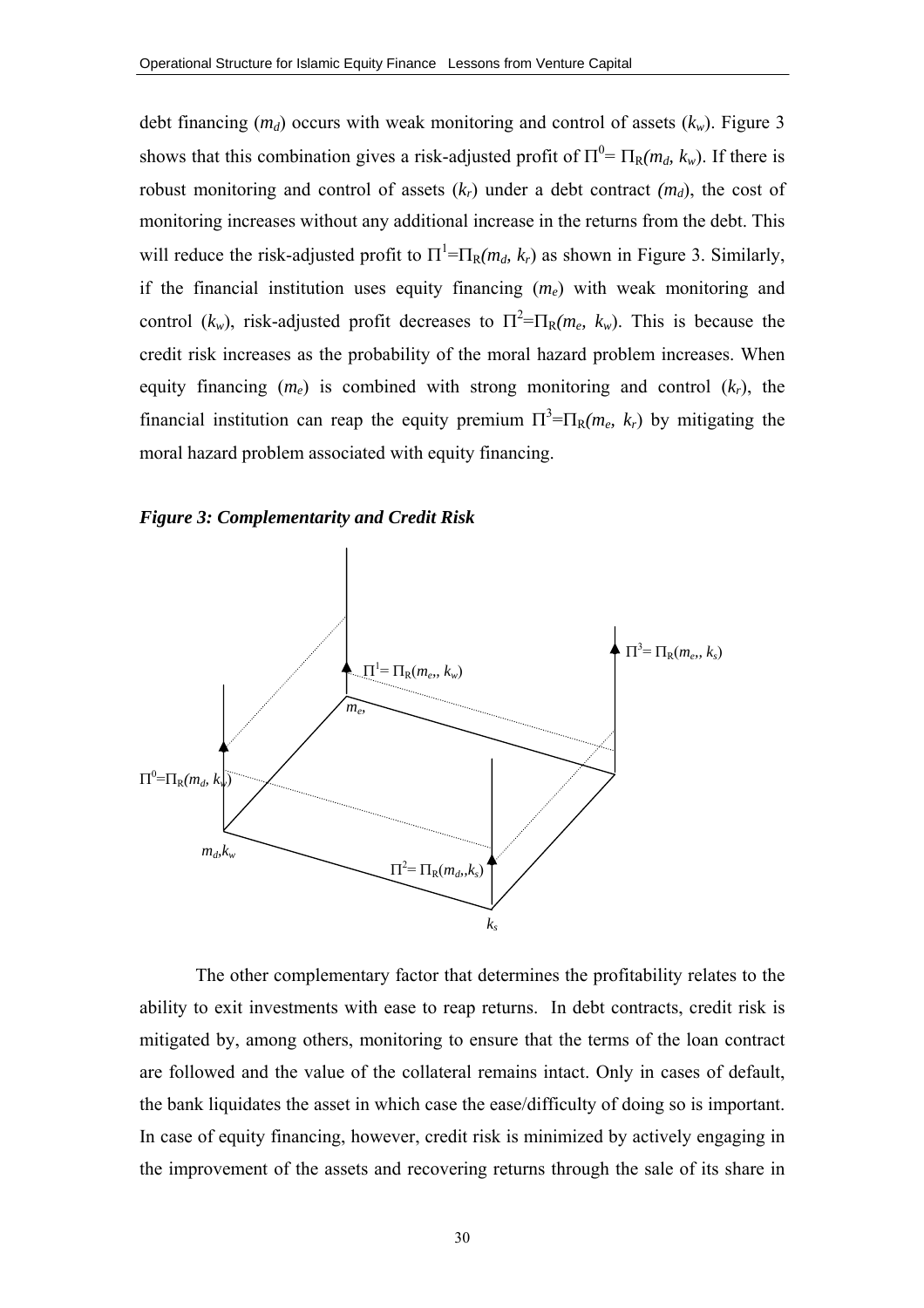the project at the appropriate time. If it is difficult to dispose the assets at a fair price, then even with strong monitoring and control, the returns of the financier will suffer. The availability of the means by which the financial institution is able to dispose its share in the project will then be another complementary factor needed for equity financing. While the financial institution can sell its share either to the entrepreneur or other interested parties, one way in which the value of a firm can be enhanced is by launching it in the stock market by issuing initial public offerings (IPO). The latter would be possible if a well-functioning and efficient stock market exists.<sup>26</sup>

#### 5.2.3. Operational Risk

Appropriateness of skills related to financial instruments used will determine the operational risk of the financial institutions. As pointed out, institutions that use debtbased instruments  $(m_d)$  will require the basic banking skills to deal with managing mainly financial risks  $(h_b)$ . Equity financing  $(m_e)$  requires comprehensive knowledge of managing both financial and business risks (*hc*). These comprehensive skills are costlier than basic skills (*hs*) as a variety of expertise is required in the former than in the latter. The complementary relationship between the modes of financing and skills are shown in Figure 4.





 $26$  For a discussion on the importance of stock markets for venture capital see Black and Gilson (1997) and Becker and Hellman (2000).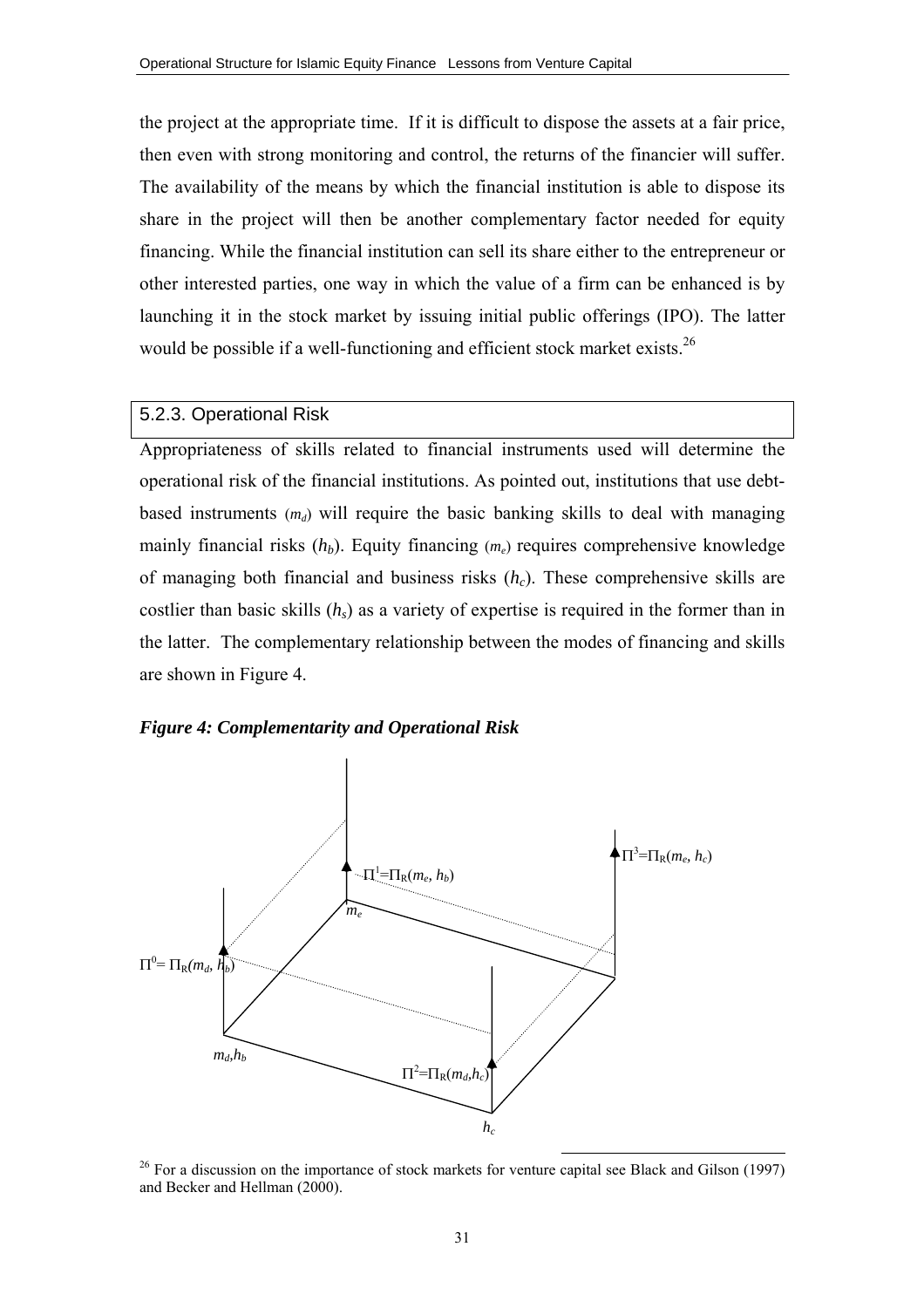The benchmark case is that of debt financing that requires basic banking skills (shown by  $\Pi^0 = \Pi_R(m_d, h_b)$  in Figure 4). If the financial institution opts for equity financing without acquiring professionals with comprehensive skills, the risk-adjusted expected profit will decline due to the presence of operational risks (shown by  $\Pi^1$ = $\Pi_R(m_e, h_b)$  in Figure 4). Similarly, if a financial institution hires professionals with comprehensive skills, but uses debt financing then the risk-adjusted profit decreases as the labor costs increase (shown by  $\Pi^2 = \Pi_R(m_d, h_c)$  in Figure 4). If the financial institution uses equity financing and employs professionals with comprehensive skills, then it can earn a higher risk-adjusted profit  $\Pi^3 = \Pi_R(m_e, h_c)$  on equities as shown in Figure 4.

# 6. Complementarity and Operational Structures: Implications for Equity Financing

We can now assess the operations of Islamic banks in the light of complementarity of the factors associated with the management of risks inherent in financing. We evaluate their operational structures and respond to the two questions posed in the introduction. The first question relates to why Islamic banks have used equity modes of financing in a limited way and the second seeks to find the appropriate operational structure that would enable institutions to do so. Before addressing these questions we outline the operational structure of Islamic banks in the light of the above analysis.

From the operational point of view, Islamic banks have institutional structures similar to conventional commercial banks.<sup>27</sup> This is not only reflected in the similarities in their balance sheets, but also in their treatment by regulatory authorities in most countries where they operate. The liability side of Islamic banks is predominantly demand deposits that can be withdrawn at any time. The saving/investment deposits can also be withdrawn, sometimes at a cost. Thus, liabilities of Islamic banks are mainly of short-term maturity  $(s_d)$ .<sup>28</sup> On the asset side,

 $27$  Though Islamic investment banks exist, most Islamic banks are modeled like commercial banks. <sup>28</sup> Data on the structure of deposits is scarce. While Ahmad (1997) outlines the structure of deposits of several Islamic banks in a scattered manner, Kireyev (2001) reports that in Sudan that has Islamic banking system in a more aggregate manner. He finds that the current and investment/savings deposits were on the average around 45 percent and 15 percent respectively in 1997-2000.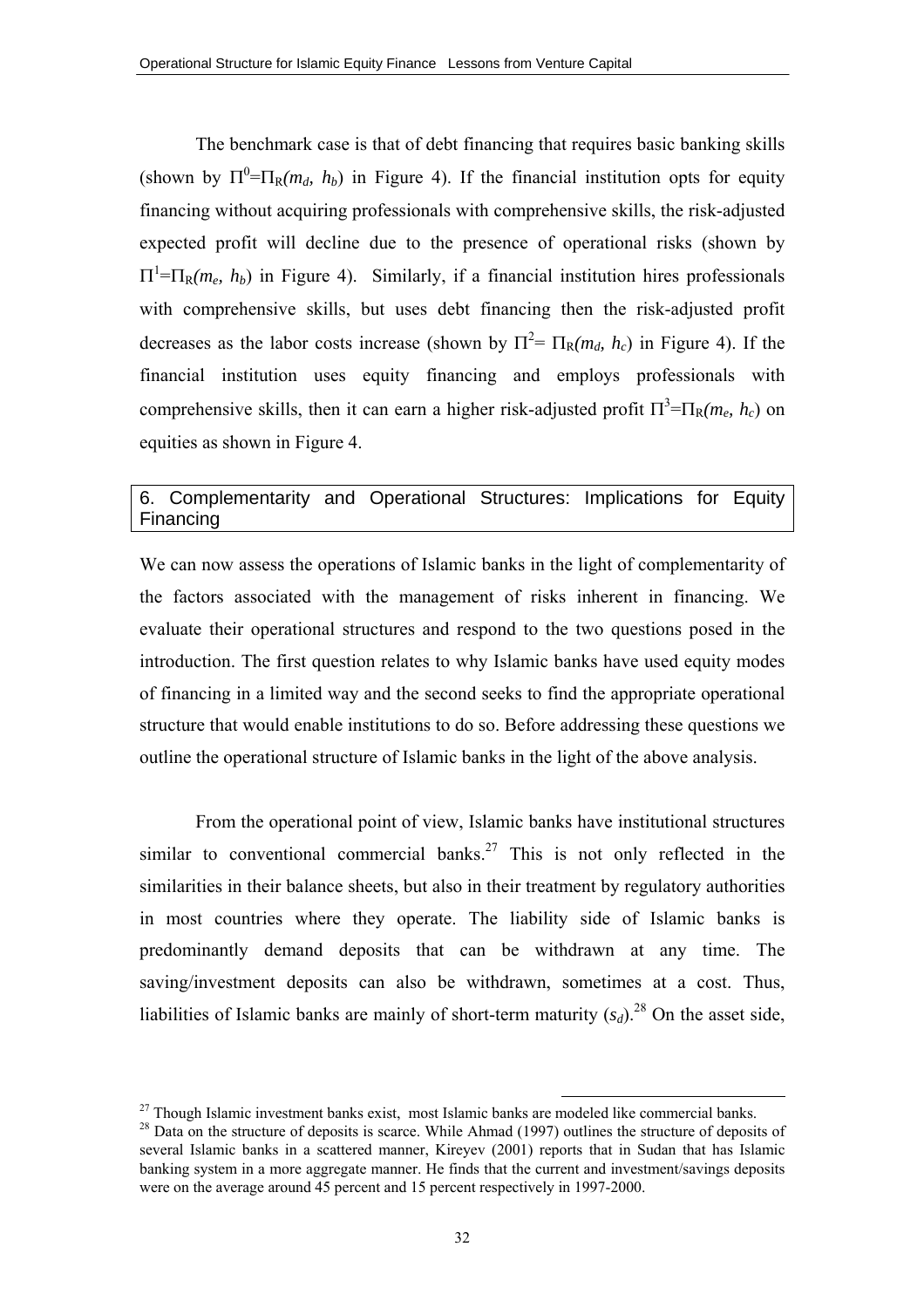fixed income debt instruments dominate assets of Islamic banks.<sup>29</sup> Being debt, most of the assets in Islamic banks have short-term maturity  $(s_a)$ .<sup>30</sup> As pointed out above, debt contracts do not require strong monitoring and control as an asset is tied to the contract as collateral. In Islamic banking, the nature of debt is qualitatively different from that of conventional banks as in the former debt is tied to some underlying assets/goods. The underlying asset/good in the transactions acts as collateral and there is no need for Islamic banks to undertake strong monitoring and control  $(k_w)$ . Being similar to commercial banks, the management skills of Islamic banks relate to banking (*hb*). As Islamic banking is a relatively recent phenomenon, most of the managers in these institutions have background and experience in conventional banks. The organizational structure of an Islamic bank can be summarized as follows.

Islamic Bank (conventional): 
$$
\Pi_B = f(m_d, s_d, s_a, k_w, h_b)
$$
. (3)

Here we did not specify the variable  $R$  (ease/difficulty to dispose asset/collateral) in Equation 3. This variable is relevant for Islamic banks only in exceptional cases of default. In such cases, the bank may repossess the asset/good and may sell it to collect its dues.

From the discussions on venture capital above, we have seen that equity financing requires the following operational structure.

$$
Venture capital firm: \ \Pi_E = f(m_e, l_d, l_a, k_r, h_c). \tag{4}
$$

The use of equity financing on the asset side  $(m_e)$  requires investment for longer period of time  $(l_a)$ . The complementary relationship between the assets and liabilities to mitigate the liquidity risk indicates that financial institutions must have liabilities with long-term maturity  $(l_d)$ . Similarly, there is a need for robust monitoring and control of the assets  $(k_r)$  to manage credit risk inherent in equity mode of financing. To do so, comprehensive skills (*h<sub>c</sub>*) are required not only to manage the business and

 <sup>29</sup> Iqbal et.al (1998) report that fixed-income instruments (*murabahah* and *ijarah*) account to 75.03 percent and profit sharing modes of financing (*mudarabah* and *musharakah*) 13.78 percent of the total assets for 10 Islamic banks.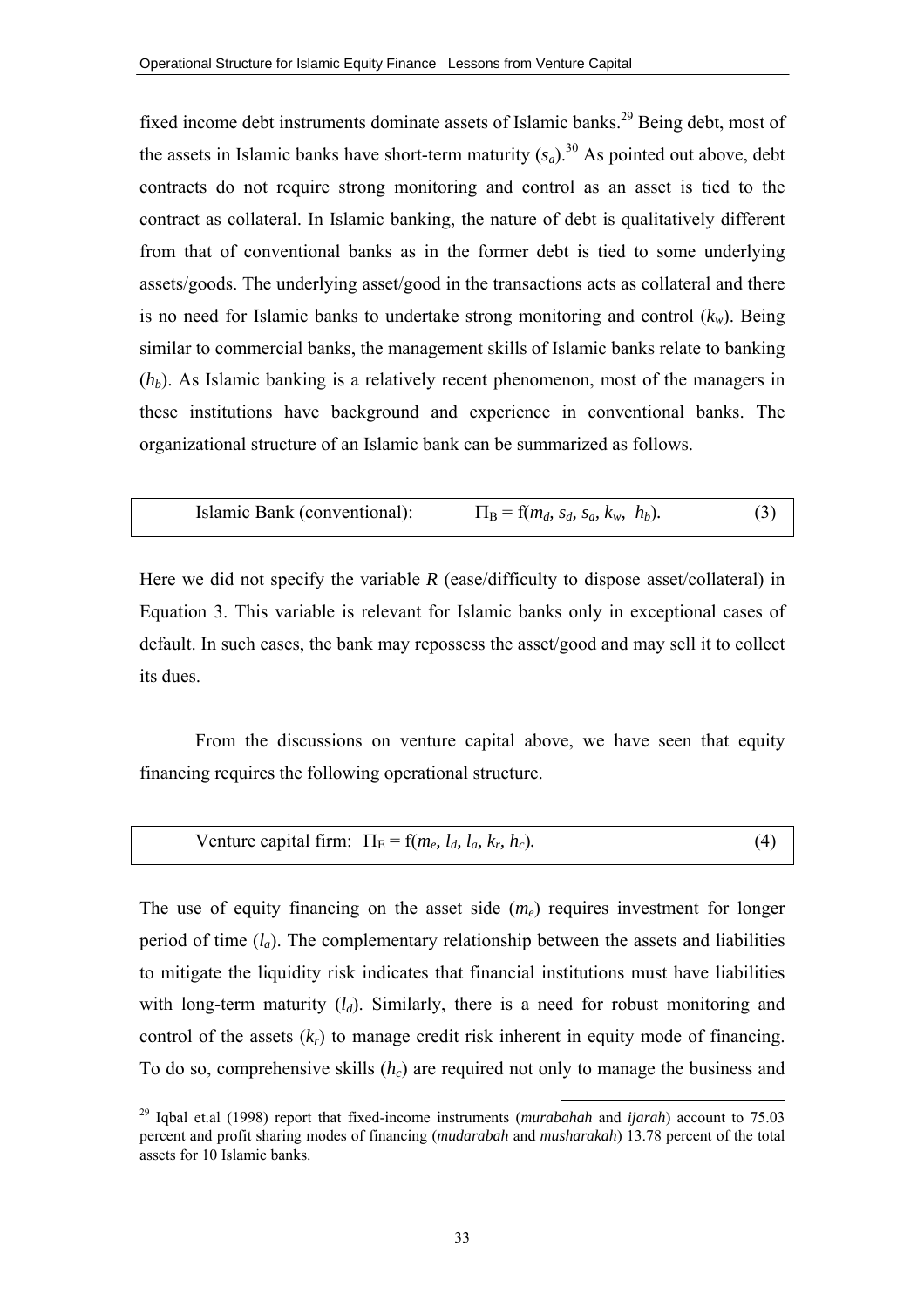financial risks occurring in equity financing but also to sell the project to ensure good returns on investment. The latter will depend on another complementary factor in equity financing, which is the ease with which assets can be disposed (*re*).

The above discussions show the complementary operational factors needed for equity financing. If one or more of these factors are lacking, then the risk-adjusted profit of the financial institution decreases (either adverse effect on profitability or an increase in the risks). Given the above framework, we now seek to understand why Islamic banks have failed to use equity modes of financing. If Islamic banks use equity financing under the current institutional format, the following structure is implied:

Islamic Bank (equity financing): 
$$
\Pi_{BE} = f(m_e, s_d, l_a, k_w, h_b)
$$
. (5)

Using equity financing for assets  $(m_e)$  implies that investment is of longerterm duration (*la*). With deposits in Islamic banks that are essentially of short-term maturity  $(s_d)$ , equity financing increases liquidity risk. Furthermore, with their backgrounds in conventional banking  $(h_b)$ , Islamic bankers do not have the comprehensive skills to evaluate, monitor, and control the assets. This increases both the operational and credit risks. Thus, the use of equity financing under the current operational format increases the overall risk of making the returns from investment uncertain. This gives an economic rationale as to why Islamic banks are reluctant to use equity modes of financing. Given the nature of liabilities and banking skills of the managers, the optimum strategy for Islamic banks is to use debt instruments. They are not equipped with the factors that can mitigate the liquidity, credit, and operational risks inherent in equity mode of financing.

 The second issue relates to the appropriate operational structure that will facilitate the use of equity financing. The discussion shows that the operational format of venture capitalists is more appropriate to deal with the nature of risks inherent in equity financing. While venture capitalists mainly finance high-risk firms, the basic framework of the financing cycle and risks in equity financing applies to other

<sup>&</sup>lt;sup>30</sup> Khan and Ahmed (2001) report that 68.8 percent of assets of 12 banks have maturity of less than one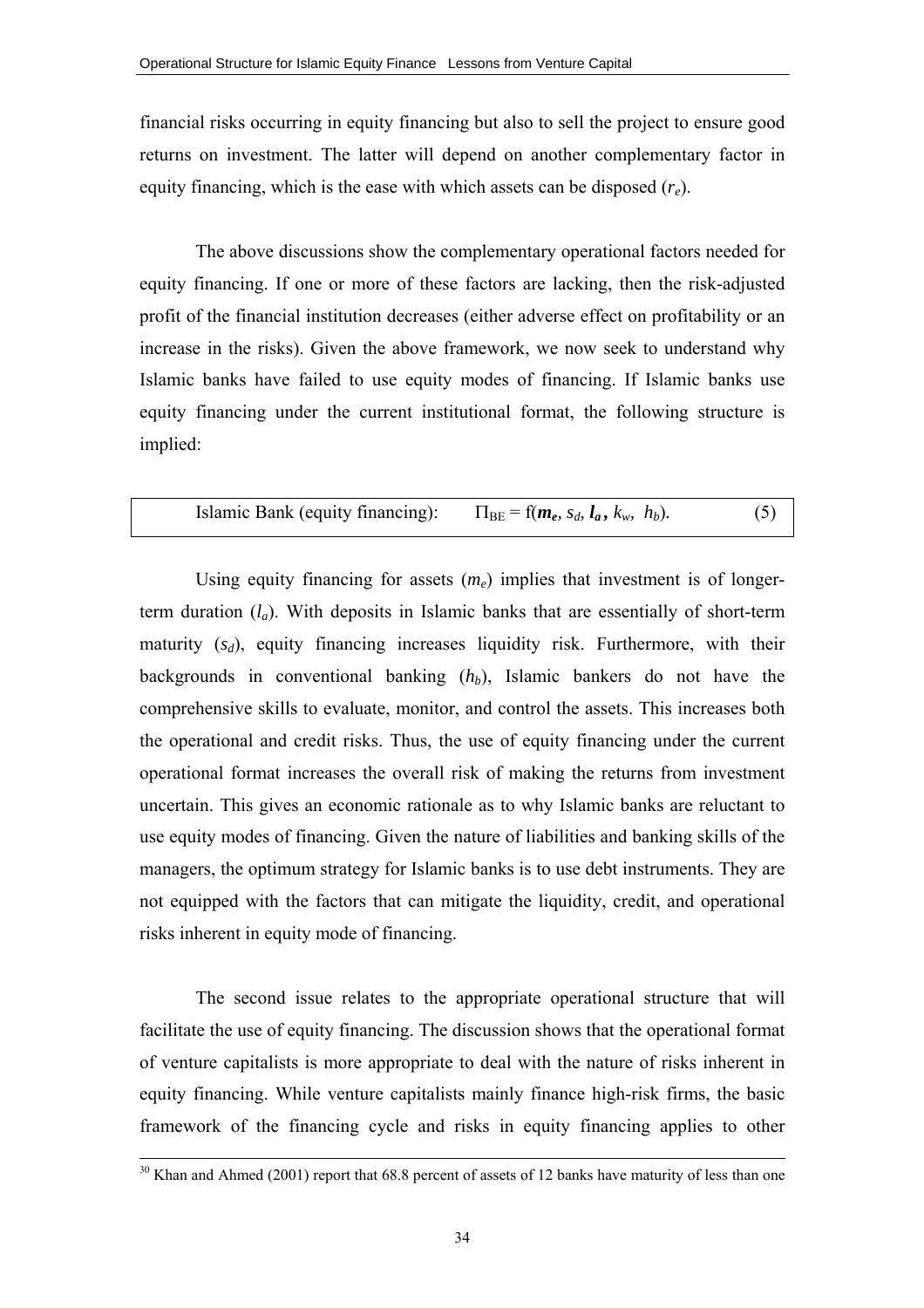intermediaries using equity financing. Specifically, liquidity risk needs to be mitigated by locking in funds from investors for longer periods of time  $(l_d)$ . Credit risk is controlled by active participation in projects so that they can be closely monitored and controlled  $(k_r)$ . Managing equity financing also requires comprehensive skills  $(h_c)$  that enable the management of business and financial risks.

 The above discussions reveal that in order to use equity-modes of financing a reorientation in the operations of Islamic financial practice is required at the instrument and institutional levels. The proponents of Islamic banking envisage the use of *mudarabah* mode of financing on the asset side. *Mudarabah* instrument, however, implies sleeping partnership on the part of the financier requiring no control over the enterprise.<sup>31</sup> Our discussion shows that this mode of financing is not appropriate to resolve the credit risk inherent in equity financing. Active participation of the financier is needed in the project not only to minimize the moral hazard problem, but also to add value to the project. The appropriate mode for equity financing on the asset side is *musharakah,* as this instrument allows the active participation of the financier in the activities of the project. Thus, instead of the twotier *mudarabah* model, Islamic financial institutions engaged in equity financing would take the format of *mudarabah-musharakah* model. Furthermore, conventional venture capital firms use various contracts like convertible preferred stock, subordinated debt, etc. in financing projects. There is a need for development of alternative Islamic instruments that can fulfill the investment needs in equity financing.

At the institutional level, our analysis shows that institutions will be able to use equity instruments if they are modeled like venture capitalists and investment banks rather than commercial banks. One feature of these institutions is that they lock in funds from investors for longer periods of time. Furthermore, the managers of financial institutions should not only be able to evaluate projects and add value to them by active participation, but also be familiar with the process of disposal of their shares at the appropriate time so that the returns are maximized. Equity financing can

year.

-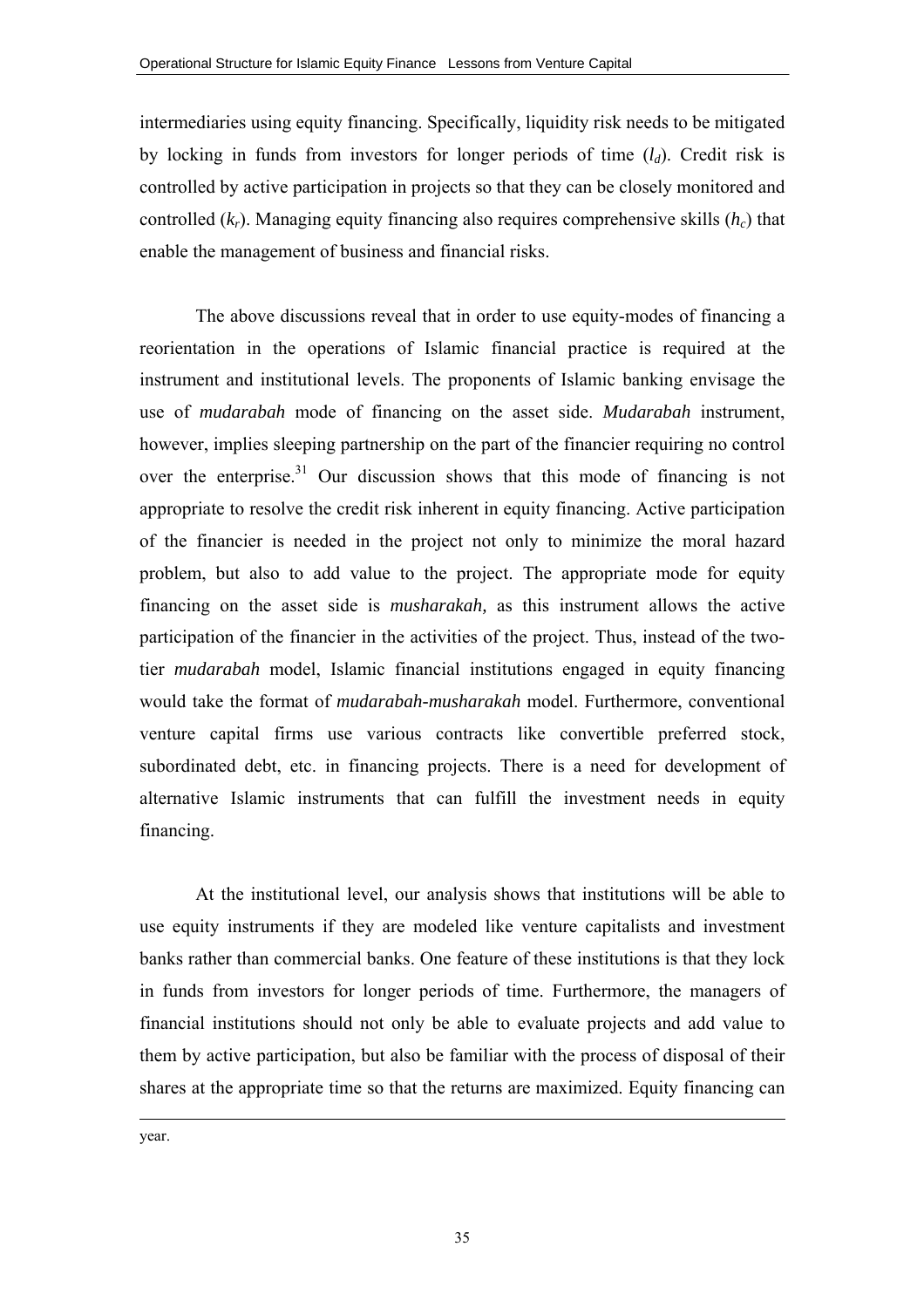be done by these specialized entities or as a subsidiary of a larger institution that is managed like investment banks and venture capital firms rather than conventional banks.

Though the paper focused on the internal institutional features affecting equity financing, some external factors will affect the growth on this sector. Specifically, regulatory environment that encourages investment in private-equity and facilitates their operations are important factors determining the standing of equity-based institutions. Among others, tax regimes, regulations related to the permissibility of institutional investors, etc. will be important determinants in the growth of funds provided to equity financing.<sup>32</sup> Another important institutions that will encourage equity financing is a well-functioning stock market.

# 7. Conclusion

Even though profit-sharing modes of financing was regarded as the hallmark of Islamic finance by the proponents, Islamic banks have used these instruments on a very modest scale. This paper seeks to explain why Islamic banks have failed to use equity instruments on a wider scale and suggests the necessary conditions to enhance the use of equity financing in financial institutions. This is done by looking at the operational structures of financial intermediaries that entail the financing cycle and the management of risks. Specifically, we identify the factors that enable the management of liquidity, credit, and operational risks in debt and equity financing.

The paper identifies certain factors in operational structures that complement each other under different modes of financing. It is shown that given the liabilities and skills of the managers, it is optimum for Islamic banks to use debt-based shortterm instruments. The nature of risks in equity financing is qualitatively different from that of debt financing. To deal with these risks a different operational structure is required. To minimize the liquidity risk, funds must be available for longer periods of time. Financiers manage credit risk in equity-based financing by judicious structuring,

 <sup>31</sup> One of the main differences between *mudarabah* and *musharakah* contracts is that while in the latter the financiers actively takes part in the management of project, in the former the financiers do not play any role. The financiers, however, can monitor the activities of the *mudarib* or managers of the project. <sup>32</sup> See Fenn et.al (1995, pp. 10-11) for a discussion on regulations and taxes on the private equity market in the US.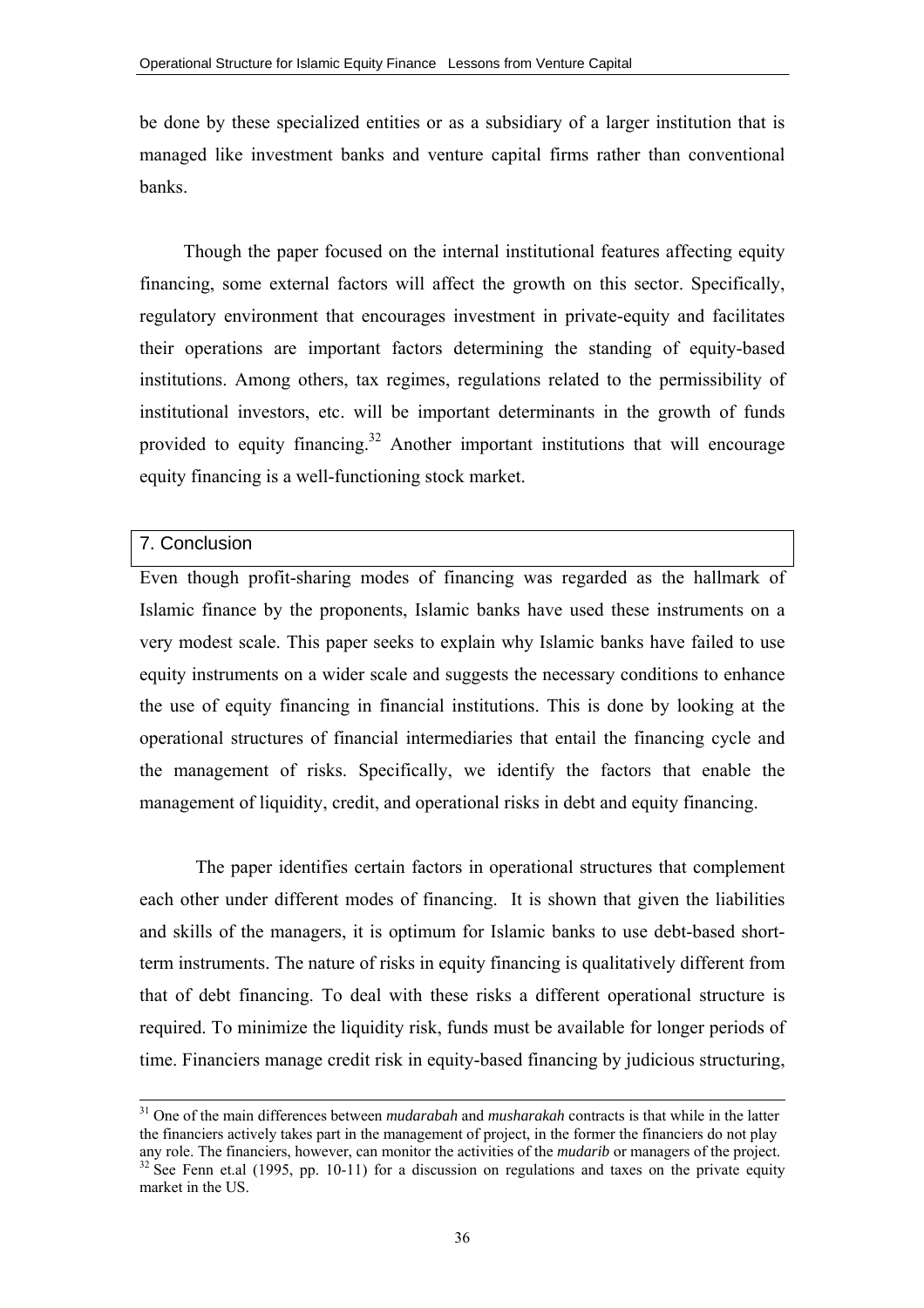strong monitoring, and control of projects. They play an active role in advising and participating in the activities of firms to ensure that value is added before exiting by selling off their shares. Management of risks in equity financing requires comprehensive skills to understand and handle both the financial and business risks.

Islamic banks are performing an important role in the financial intermediation serving the needs of different groups of clientele. Their operational structure, however, is not suitable for equity financing. Equity financing can be enhanced in an economy by establishing institutions that can manage the risks arising from using the mode of finance. Specifically, equity financing would require use of *musharakah* as an instrument of financing instead of *mudarabah*. *Musharakah* contracts would allow financiers to monitor and actively participate in the activities of the project. Similarly, the institutional orientation of the financial institutions has to be similar to that of equity-based institutions like venture capital, investment banks, and universal banks. The growth and success of these equity-based Islamic institutions, however, will ultimately depend on the availability of human capital with comprehensive skills needed to manage the inherent risks of equity financing. Scarcity of professionals who can manage both business and financial risks will remain the main bottleneck in expanding the use of equity modes of financing by Islamic financial institutions. To overcome the scarcity of professionals who can manage these risks, there is a need for more research and training on different operational aspects of the financing cycle involving *musharakah* instrument.

#### Acknowledgements

The paper has benefited from comments and suggestions of many people. I gratefully appreciate comments of Syed Salman Ali, Boualem Bendjilali, M. Umer Chapra, Hussain Fahmy, Sirajul Haque, Khalid Hussein, Munawar Iqbal, M. Fahim Khan, and Tariqullah Khan on the first draft of the paper. Their thoughtful suggestions helped in revising the paper. Finally, I am grateful to two anonymous referees for their valuable comments. The usual caveat, however, applies.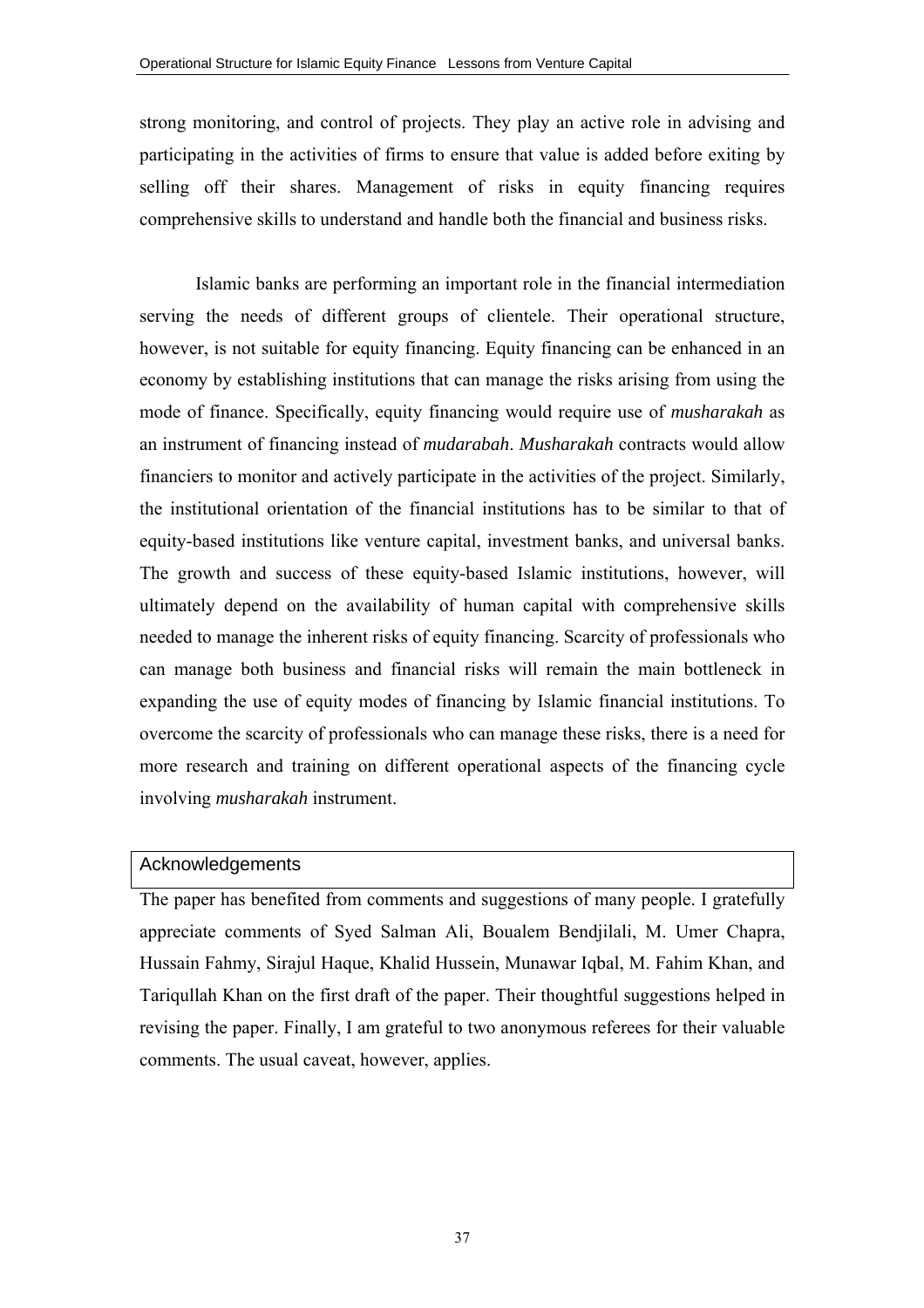#### Appendix A

Formally, complementarity can be expressed in form of lattices.<sup>33</sup> A lattice is a partially ordered set  $(L, \leq)$  in which every subset  $\{x, y\}$  consisting of two elements has a least upper bound (LUB) or supremum and greatest lower bound (GLB) or infimum. LUB ( $\{x, y\}$ ) or sup(x, y) is called the 'join' of x and y and denoted by x∧y. Similarly, GLB ( $\{x, y\}$ ) or inf(x,y) is called the 'meet' of x and y and denoted by x $\vee$ y. A real valued function *f* (.) on a lattice L is *supermodular* and its arguments are complements if for any x and y in L, the following condition holds,

|               | $f(x\land y) - f(y) \ge f(x) - f(x\lor y)$      | (1a) |
|---------------|-------------------------------------------------|------|
| <sub>or</sub> |                                                 |      |
|               | $f(\sup(x, y)) - f(y) \ge f(x) - f(\inf(x, y))$ | (1b) |

Intuitively, the equation means that increasing the component of  $x$  of a vector  $(x, y)$ when at the same time component y is increased, has an effect on the value of the function  $f(.)$  that must not be smaller than the effect from increasing x but not y.

<sup>&</sup>lt;sup>33</sup> For a discussion on lattices see Kolman et.al. (2000).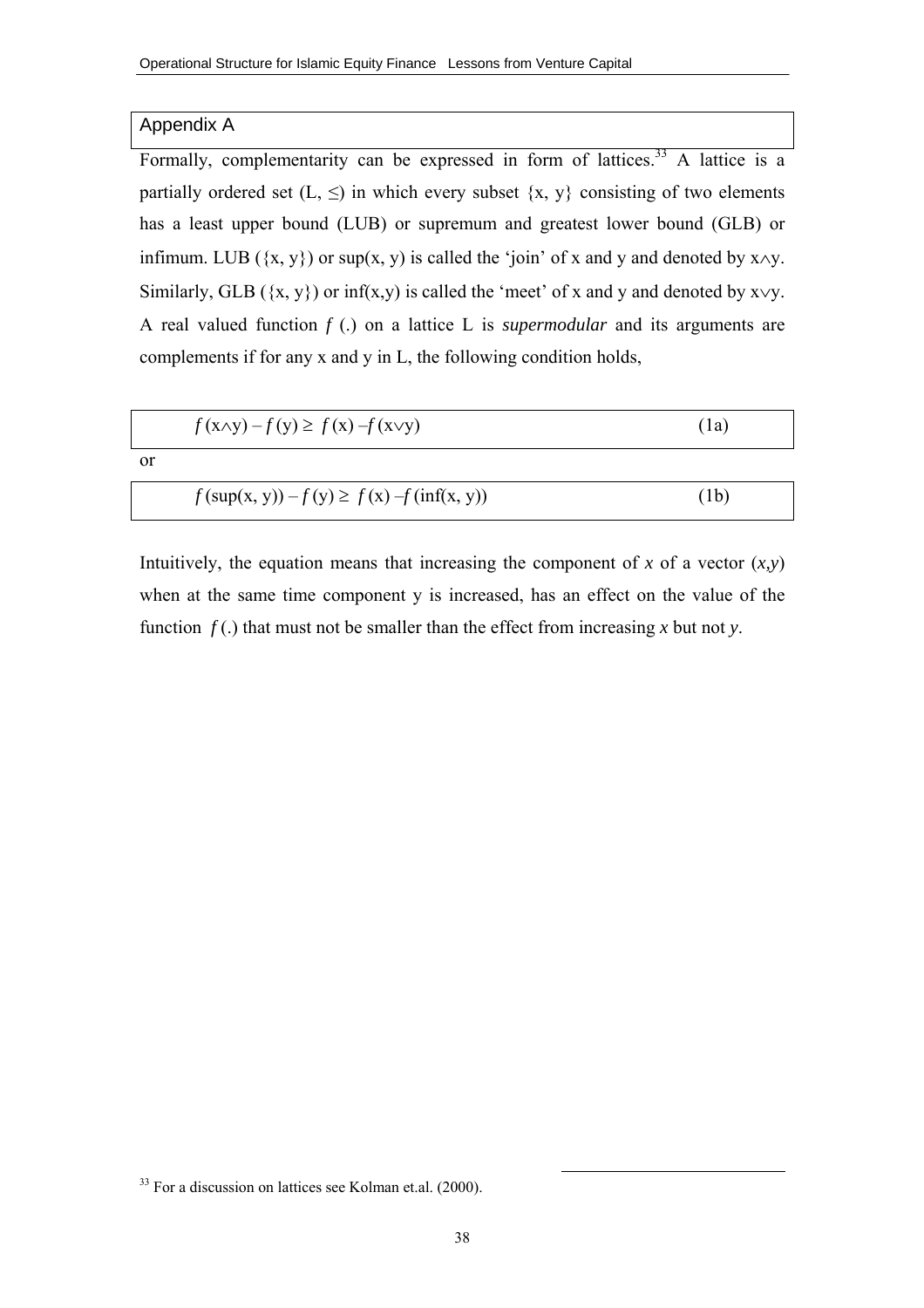#### Reference

- Ahmad, Ausaf (1997), *Structure of Deposits in Selected Islamic Banks: Implications for Deposit Mobilization*, Research Paper No. 48, Islamic Research and Training Institute, Islamic Development Bank, Jeddah.
- Ahmad, Imtiaz Uddin (1998), "Comments on Performance and Risk Analysis of Islamic Banks: The Case of Bahrain Islamic Bank", *Journal of King Abdulaziz University: Islamic Economics*, 10, 57-59.
- Ahmed, Habib (2002), *A Microeconomic Model of an Islamic Bank*, Research Paper No. 59, Islamic Research and Training Institute, Islamic Development Bank, Jeddah.
- Aggarwal, Rajesh K. and Tarik Yousef (2000), "Islamic Banks and Investment Financing," *Journal of Money, Credit, and Banking*, 32, 93-120,
- Al-Jarhi, Mabid A (1999), "Islamic Economics from Vantage Point" Keynote Lecture, International Conference on Islamic Economics Towards 21<sup>st</sup> Century, Kuala Lumpur.
- Al-Suwailem, Sami (1998), "Venture Capital: A Potential Model of *Musharakah*", *Journal of King Abdulaziz University: Islamic Economics*, 10, 3-20.
- Allen Franklin and Anthony M. Santomero (1997), The Theory of Financial Intermediation, *Journal of Banking and Finance*, 21, 1461-1485.
- BCBS (Basel Committee on Banking Supervision) (2001), *Operational Risk*, Consultative Document, Bank of International Settlements, Basel.
- Becker, Ralf and Thomas Hellman (2000), "The Genesis of Venture Capital: Lessons from the German Experience", Research Paper No. 1705, Graduate School of Business, Stanford University.
- Benston, G., and C.W. Smith (1976), "A Transaction Cost Approach to the Theory of Financial Intermediation", *Journal of Finance*, 31, 215-31.
- Bester, H. (1987),"The Role of Collateral in Credit Markets with Imperfect Knowledge", *European Economic Review*, 31, 887-99.
- Black, B.S., and R.J. Gilson (1997), "Venture Capital and the Structure of Capital Markets: Banks Versus Stock Markets," *Journal of Financial Economics*, 47, 243-77.
- Bodie, Zvi, Alex Kane, and Alan J. Marcus (1996), *Investments*, Irwin, Chicago.
- Chan, T., and G. Kanatas (1985), "Asymmetric Valuations and the Role of Collateral in Loan Agreements", *Journal of Money, Credit, and Banking*, 17, 84-95.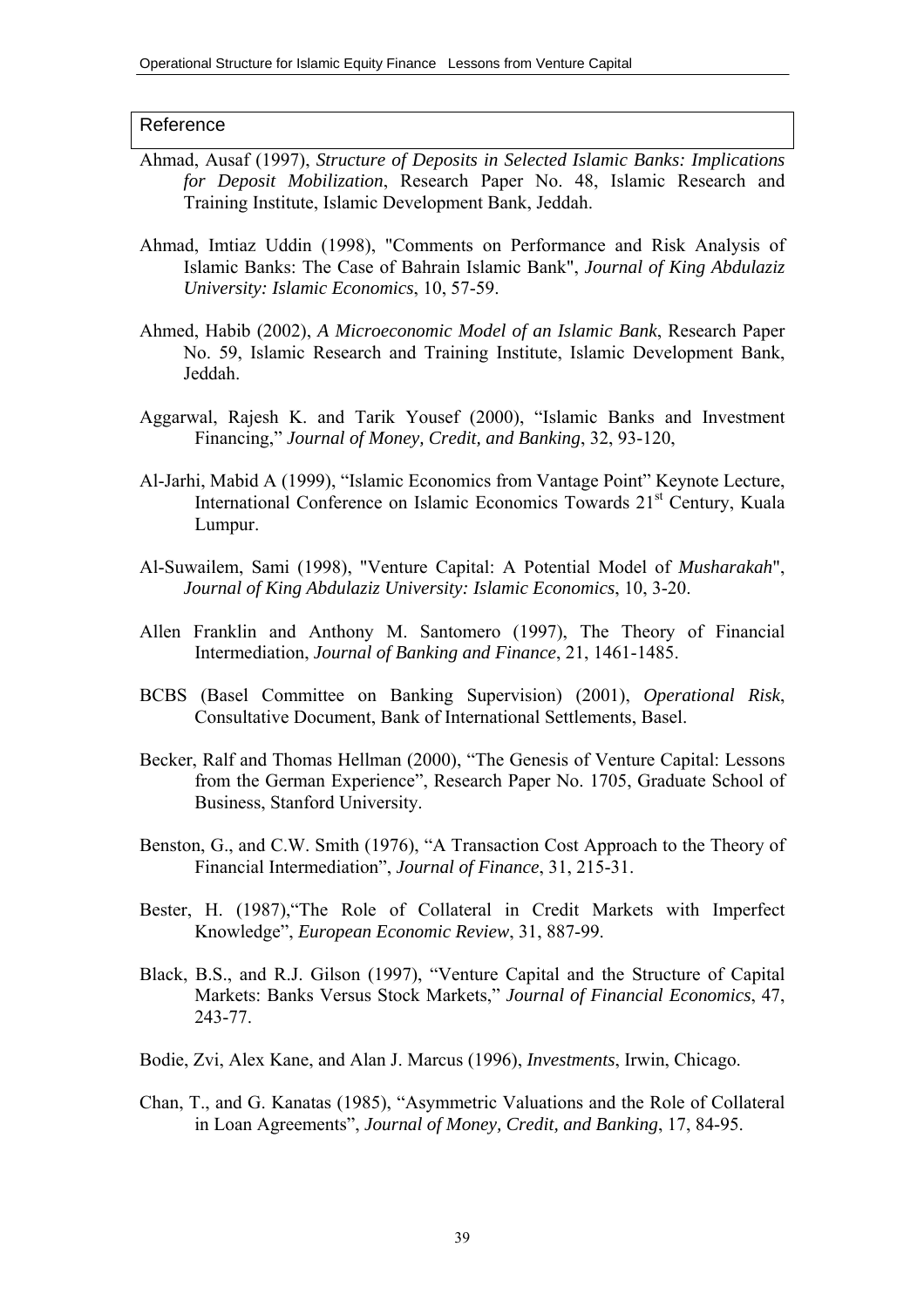- Chapra, M. Umer (1985), *Towards a Just Monetary System,* The Islamic Foundation, Leicester.
- Cumming, Douglas J. and Jeffrey G. MacIntosh (2001), "A Cross-Country Comparison of Full and Partial Venture Capital Exit Strategies", Working Paper Series, School of Business, University of Alberta.
- Diamond, Douglas W. (1984), "Financial Intermediation and Delegated Monitoring," *Review of Economic Studies*, 51, 393-414.
- Diamond, Douglas W. and Philip H. Dybvig (1983), "Bank Runs, Deposit Insurance, and Liquidity," *Journal of Political Economy*, 91, 401-19.
- Davila, Antonio, George Foster and Mahendra Gupta (2000), "Venture-Capital Financing and the Growth of Startup Firms", Research Paper No. 1667, Graduate School of Business, Stanford University.
- Fenn, George W., Nellie Liang, and Stephen Prowse (1995*), The Economics of the Private Equity Market*, Staff Study 168, Board of Governors of the Federal Reserve System, Washington D.C.
- Freixas, Xavier and Jean-Charles Rochet (1999), *Microeconomics of Banking*, MIT Press, Cambridge, Massachusetts.
- Gleason, James T. (2000), *Risk: The New Management Imperative in Finance,* Bloomberg Press, Princeton, New Jersey.
- Gilson, R. (1996), "Corporate Governance and Economic Efficiency," *Washington University Law Quarterly*, 74, 327-45.
- Gilson, R. J. and B. Black (1999), "Does Venture Capital Require an Active Stock Market?", *Journal of Applied Finance*, 36-48.
- Gompers Paul and Josh Lerner (1999), *The Venture Capital Cycle*, MIT Press, Cambridge Massachusetts.
- Gompers Paul and Josh Lerner (2001), "The Venture Capital Revolution", *Journal of Economic Perspectives,* 15, 145-168.
- Hackethal, Andreas R. and Marcel Tyrell (1998), "Complementarity and Financial Systems-A Theoretical Approach", Working Paper No. 11, Johann Wolfgang Goethe University, Frankfurt.
- Haron, Sudin (1998), "A Comparative Study of Islamic Banking Practices," *Journal of King Abdulaziz University: Islamic Economics*, 10, 23-50.
- Heffernan, Shelagh (1996), *Modern Banking in Theory and Practice*, John Wiley and Sons, Chichester.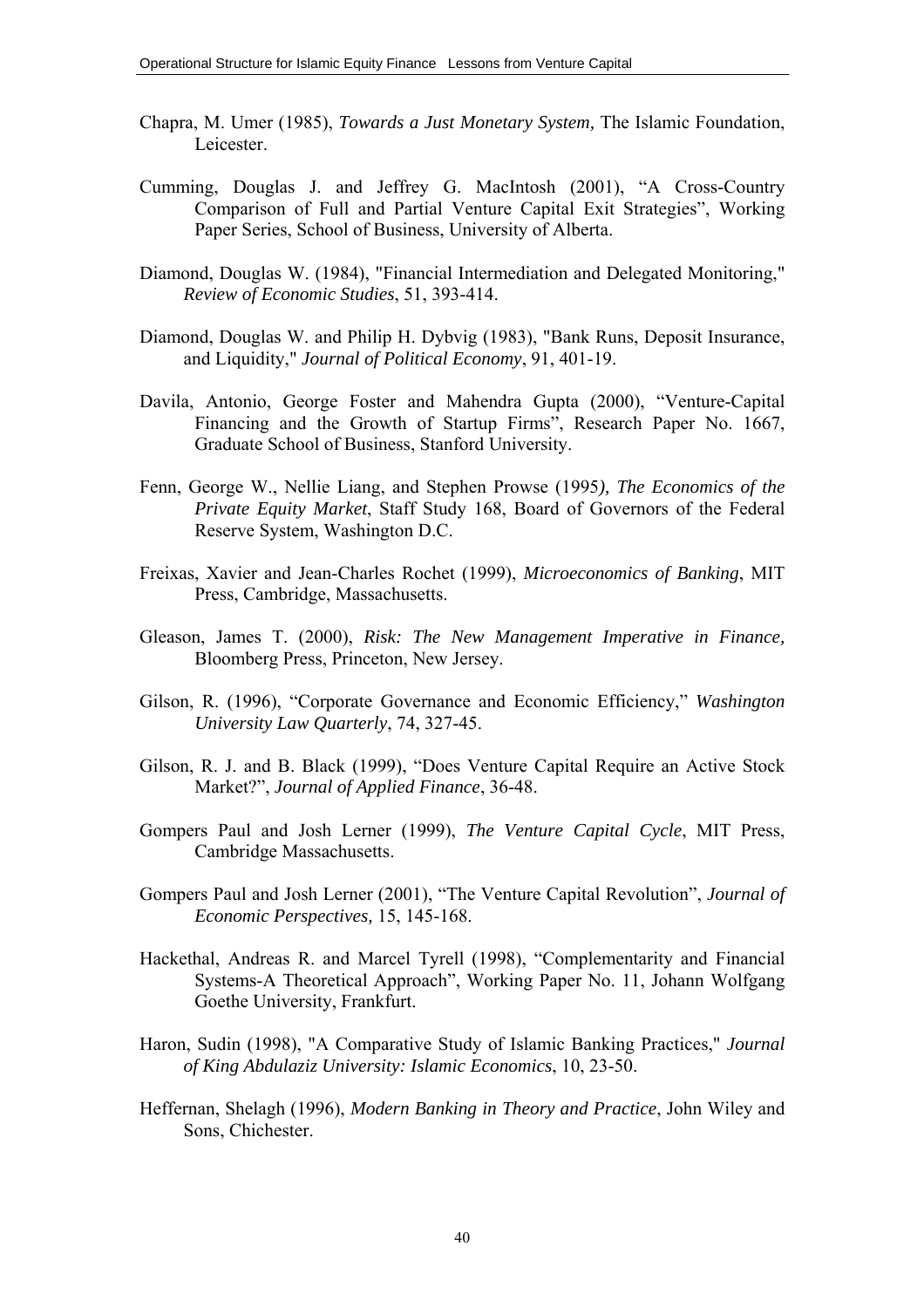- Hellman, Thomas and Manju Puri (2000), "Venture Capital and the Professionalization of Startup Firms: Empirical Evidence", Research Paper No. 1661, Graduate School of Business, Stanford University.
- Hellwig, M. (1991), "Banking, Financial Intermediation, and Corporate Finance", in A. Giovannini and C. Mayer (Editors), *European Financial Intermediation*, Cambridge University Press, Cambridge.
- Iqbal, Munawar, Ausaf Ahmad, and Tariqullah Khan (1998), *Challenges facing Islamic Banking*, Occasional Paper No. 1, Islamic Research and Training Institute, Islamic Development Bank, Jeddah.
- Jorion, Phillippe and Sarkis J. Khoury (1996*), Financial Risk Management: Domestic and International Dimensions*, Blackwell Publishers, Cambridge, **Massachusetts**
- Kaplan, Steven and Per Stromberg (2000), "Financial Contracting Theory Meets the Real World: An Empirical Analysis of Venture Capital Contracts", Working Paper No. 513, The Center for Research in Security Prices, University of Chicago.
- Khalil, Abdel-Fattah A.A., Colin Rickwood and Victor Murinde (2002), "Evidence on Agency-Contractual Problems in Mudarabah financing operations by Islamic Banks" in Munawar Iqbal and David T. Llewellyn (Editors), *Islamic Banking and Finance: New Perspectives on Profit-Sharing and Risk*, Edward Elgar, Cheltenham, UK.
- Khan, Tariqullah (1995), "Demand for and Supply of Mark-up and PLS Funds in Islamic Banking: Some Alternative Explanations," *Islamic Economic Studies*, 3, 39-78.
- Khan, Tariqullah and Habib Ahmed (2001), *Risk Management: An Analysis of Issues in Islamic Financial Industry*, Occasional Paper No. 5, Islamic Research and Training Institute, Islamic Development Bank.
- Kolman, B., R. C. Busby, and S.C. Ross (2000), *Discrete Mathematical Structures*, Fourth Edition, Prentice Hall, Upper Saddle River, New Jersey.
- Koch, Timothy (1995), *Bank Management*, The Dryden Press, Orlando.
- Kireyev, A. (2001), *Financial Reforms in Sudan: Streamlining Bank Intermediation*, IMF Working Paper No. 53, International Monetary Fund, Washington D.C.
- Kocherlakota, Narayana R. (1996), "The Equity Premium: It's Still a Puzzle*," Journal of Economic Literature*, 34, 42-71.
- Leland, H.E., and D.H.Pyle (1977), Informational Asymmetries, Financial Structure, and Financial Intermediation", *Journal of Finance*, 32, 371-87.